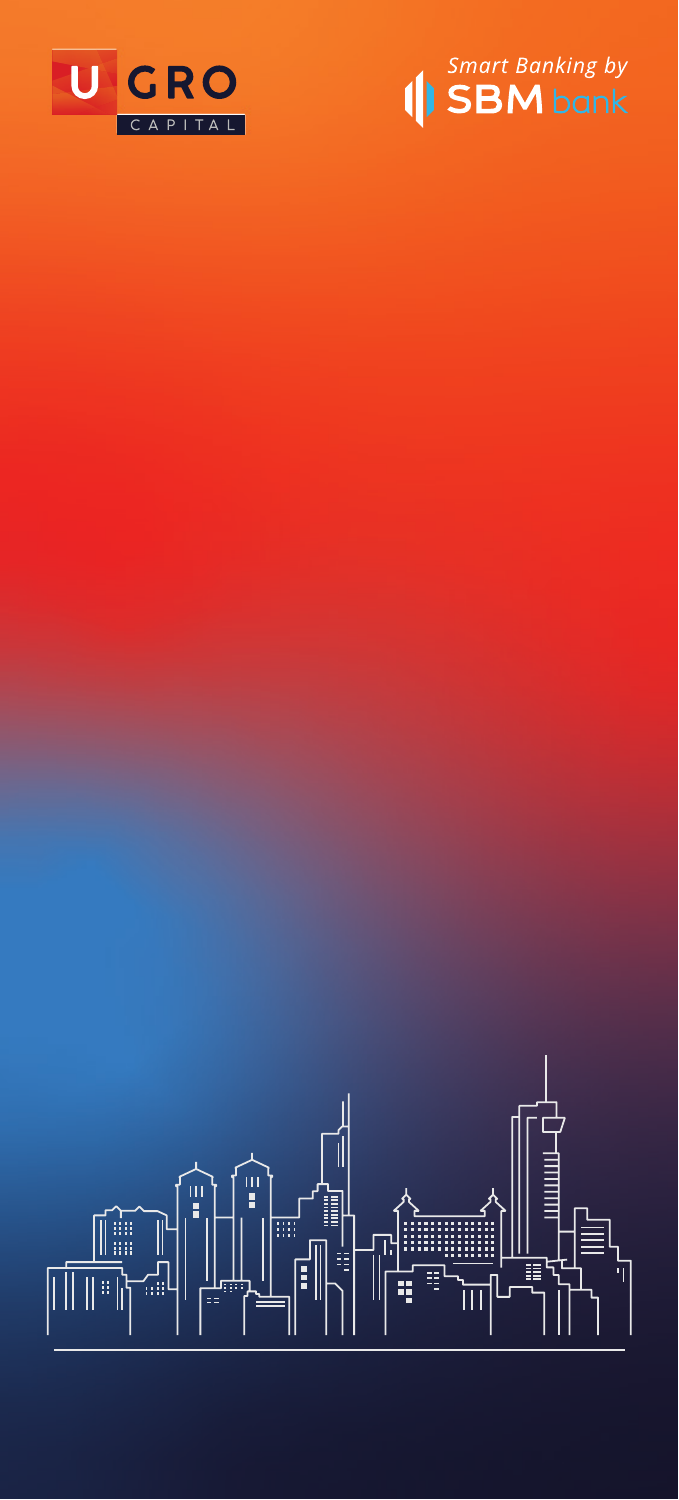# **SBM Bank (India) Ltd.**

# **TERMS & CONDITIONS GOVERNING CREDIT CARD FACILITIES**

These Terms and Conditions apply to and regulate the provision of Credit Card facilities by SBM Bank (India) Limited.

### **1. DEFINITIONS & INTERPRETATION**

"**Affiliate**" means and includes any company which is the holding or subsidiary company of SBM Bank or a Person under the Control of or under common Control with SBM Bank, or any Person, in 26% or more of the voting securities of which, SBM Bank has a direct or beneficial interest or Control. For the purpose of the definition of Affiliate,

"**Control**" when used with respect to any Person, means the power to direct the management and policies of such Person, directly or indirectly, whether through the ownership of the vote carrying securities, by contract or otherwise howsoever and "Person" means any individual, company, firm, corporation, a partnership, trust or any other entity or organisation or other natural or legal person.

"**Applicant**" means person(s) who has / have applied for a Card to SBM Bank.

"**Authorised Dealer**" means an authorised dealer as defined in the Foreign Exchange Management Act, 1999, as amended from time to time.

"**Business Day**" means a day on which the relevant office of SBM Bank specified in the Application Form or through which the Card is provided or such other office as may be notified by SBM Bank to the Card Member, is open for normal business transactions.

"**Card**" or "Credit Card" or 'Step Up credit card' means a SBM Bank VISA / MasterCard Credit Card or any other Credit Card issued by SBM Bank at the request of the Applicant.

"**A PIN**" means the Personal Identification Number allocated to the Card Member by SBM Bank or chosen by the Card Member/ SBM Bank from time to time, in relation to the Card.

"**Card Account**" means the account opened in the name of the Card-Member and maintained by SBM Bank for the purpose of usage of the Credit Card as per the terms and conditions contained herein.

"**Cash-Limit**" means the maximum amount of cash or equivalent of cash as defined or prescribed by SBM Bank, that the Card Member can use on his Card Account. Cash-Limit forms a subset of the Card Member's Credit-Limit / Purchase Limit.

"**Charges**" or "charges" means such charges as are set out in Clause VI hereof or mentioned anywhere in these Terms and Conditions. All details of Charges mentioned herein shall be as provided in the Tariff Annexure unless specifically communicated to the Card Member, through Card Application Form, as amended from time to time.

"**Company**" means a company as defined in the Companies Act, 2013, as amended from time to time.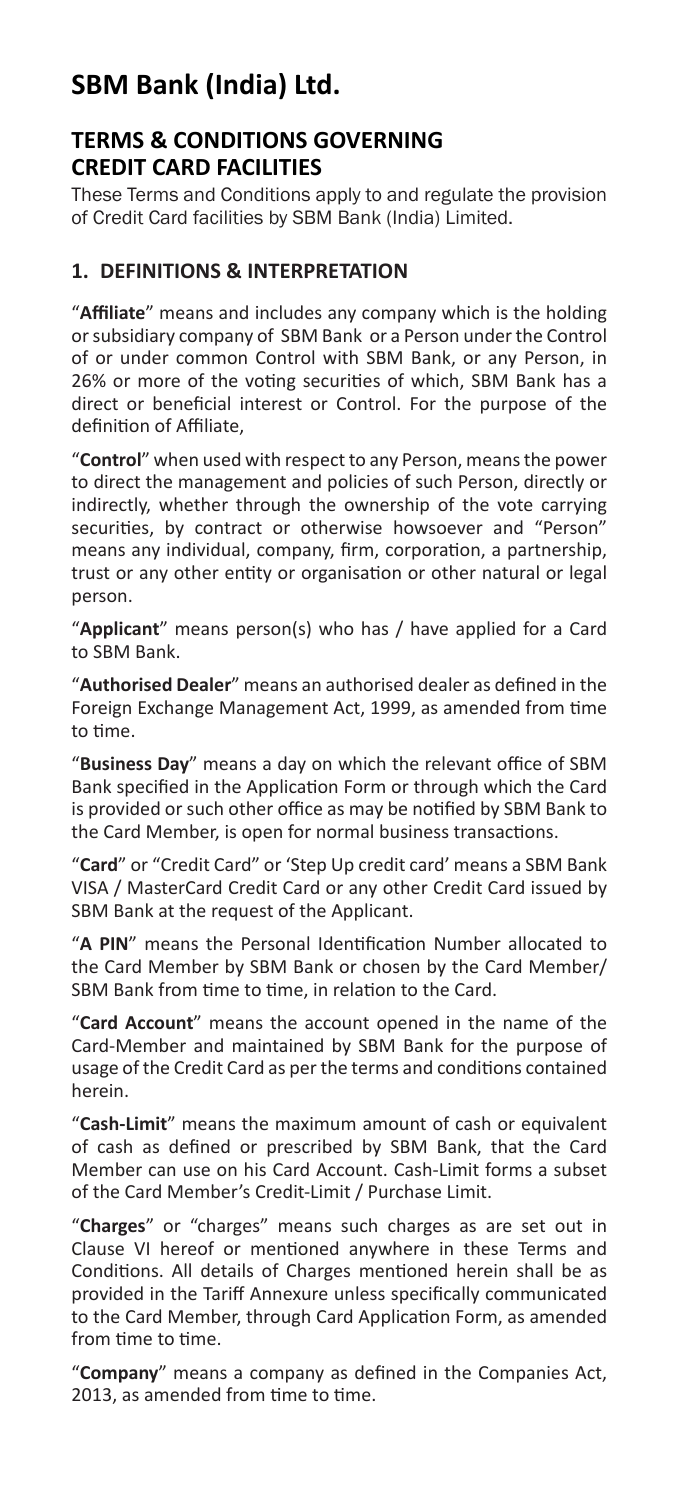"**Credit-Limit / Purchase Limit**" means the limit up to which the Card Member is authorised to spend on his Credit Card.

"**SBM Bank Customer Care Centre**" refers to SBM Bank Phone Banking Service provided by SBM Bank to the Card Members.

"**Member**" or "**Cardholder**" or "Card Member" means the Applicant to whom a Card bearing his name is issued and who holds such Card. "Merchant Establishment" means establishment wherever located which honours the Card and shall include among others, stores, shops, restaurants, hotels, airlines, cash advance points including ATMs and mail order advertisers (whether retailers, distributors or manufacturers).

"**Merchant**" means any person who owns or manages or operates the Merchant Establishment, its successors and permitted assigns.

"**Minimum Amount Due**" or "**MAD**" means the amount stated as such in the Statement.

"**Total Amount Due**" or "**TAD**" means is the amount stated as such in the Statement.

"**Payment Due Date**" means the date every month, on which the payment in respect of the charges incurred by usage of the Card by the Card Member falls due as communicated through the Statement.

"**Primary Card Member**" is the person in whose name the Card Account has been opened and to whom the Card has been issued.

"**RBI**" means the Reserve Bank of India.

"**Statement**" means monthly statement/s of account sent by SBM Bank to a Card Member setting out the financial liabilities on that date, of the Primary Card-Member and any Supplementary Card Member to SBM Bank in respect of the Card Account.

"**Supplementary Card Member**" means the family member of the Primary Card Member who becomes a Card Member by virtue of his relationship with the Primary Card Member.

"**Tariff Annexure**" means an annexure detailing the charges applicable for the services offered on the Card. These charges will be available with the Cards Application Form and are subject to changes at the sole discretion of SBM Bank. However such changes in charges may be made only with prospective effect giving prior notice of 30 days to the Card Member.

"**Transaction Instruction**" means any instruction given by a Card Member directly or indirectly to SBM Bank and /or through SBM Bank Customer Care Centre and /or through Internet banking, to effect the transaction. Transaction Instruction would include, but not be limited to a charge slip, a cash advance slip or a mail order coupon.

These "**Terms and Conditions**" mean the terms and conditions set out herein and/ or as may be stipulated by SBM Bank from time to time, as amended. In these Terms and Conditions, unless the contrary intention appears:-

i. a reference to an "amendment" includes a supplement, modification, novation, replacement or reenactment and "amended" is to be construed accordingly; an "authorisation" or "approval" includes an authorisation, consent, clearance, approval, permission, resolution, license, exemption, filing and registration; "law" includes any constitution, statute, law, rule,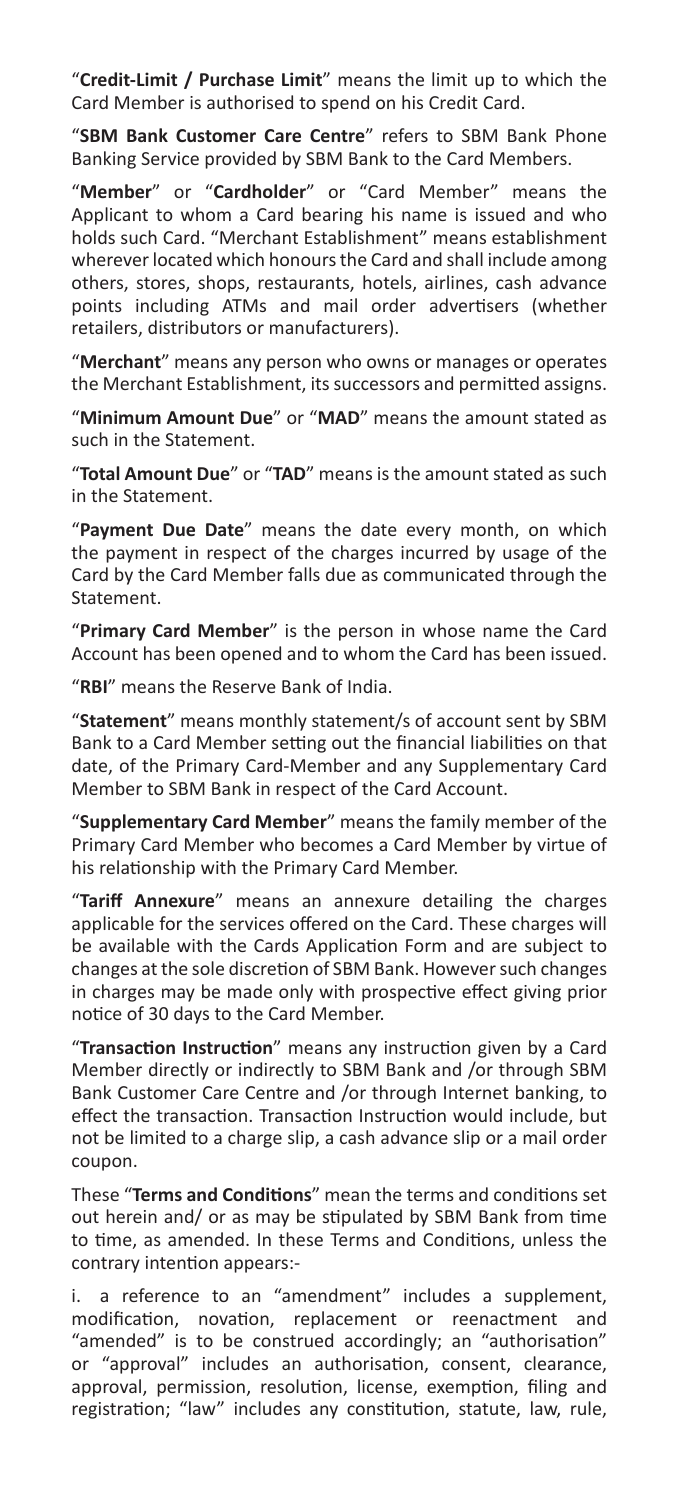regulation, ordinance, judgement, order, decree, authorisation, or any published, directive, guideline, requirement or governmental restriction having the force of law, or any determination by, or interpretation of any of the foregoing by, any judicial authority, whether in effect as of the date of signing/submission of the Application Form or thereafter and each as amended from time to time.

ii. The singular includes the plural (and vice versa);

iii. The headings in these Terms and Conditions are inserted for convenience of reference only and are to be ignored in construing and interpreting the Terms and Conditions;

iv. Reference to the words "include" or "including" shall be construed without limitation;

v. Reference to a gender shall include references to the female, male and neuter genders;

vi. All approvals, permissions, consents or acceptance required from SBM Bank for any matter shall require the prior, written approval, permission, consent or acceptance of SBM Bank;

vii. References to VISA/MASTERCARD regulations pertain to the guidelines issued by VISA/MASTERCARD to all the member banks of its network.

viii.In the event of any disagreement or dispute between SBM Bank and the Card Member regarding the materiality of any matter including of any event, occurrence, circumstance, change, fact, information, document, authorisation, proceeding, act, omission, claims, breach, default or otherwise, the opinion of SBM Bank as to the materiality of any of the foregoing shall be final and binding on the Card Member.

ix. The usage of the words " SBM Bank Credit Card Agreement" on the Card or elsewhere, means these Terms and Conditions

#### **2. CARD SERVICES:**

The Card is the property of SBM Bank. The Bank reserves the right to (1) ascertain the credit worthiness of the Applicant by obtaining credit bureau report and such other reports as it may deem necessary and (2) decline to issue a Card to any Applicant at its sole discretion. The Card is not transferable and its usage is subject to the terms mentioned herein and any additional conditions stipulated by SBM Bank from time to time. The Card Member shall sign on the reverse of the Card immediately on receipt of the same. SBM Bank Customer Care Centre and/or internet banking is available to all Card Members. The Card Members availing of any services /facilities including but not limited to, enhancement of credit limit, enquiry on transactions, Total Amount Due, Statement details, Payment Due Date, etc. through SBM Bank Customer Care Centre and/or internet banking, shall at all times continue to be bound by the terms and conditions stipulated by SBM Bank with respect to the services / facilities and the mode of availing such facilities / services, as amended from time to time.

### **3. USE OF THE CARD**

i. In case of an internationally valid Card, the Card is valid world-wide except as provided in Clause III (h) herein below. In case of other Cards the use is restricted at only the Merchant Establishments accepting VISA/VISA Electron Credit Cards/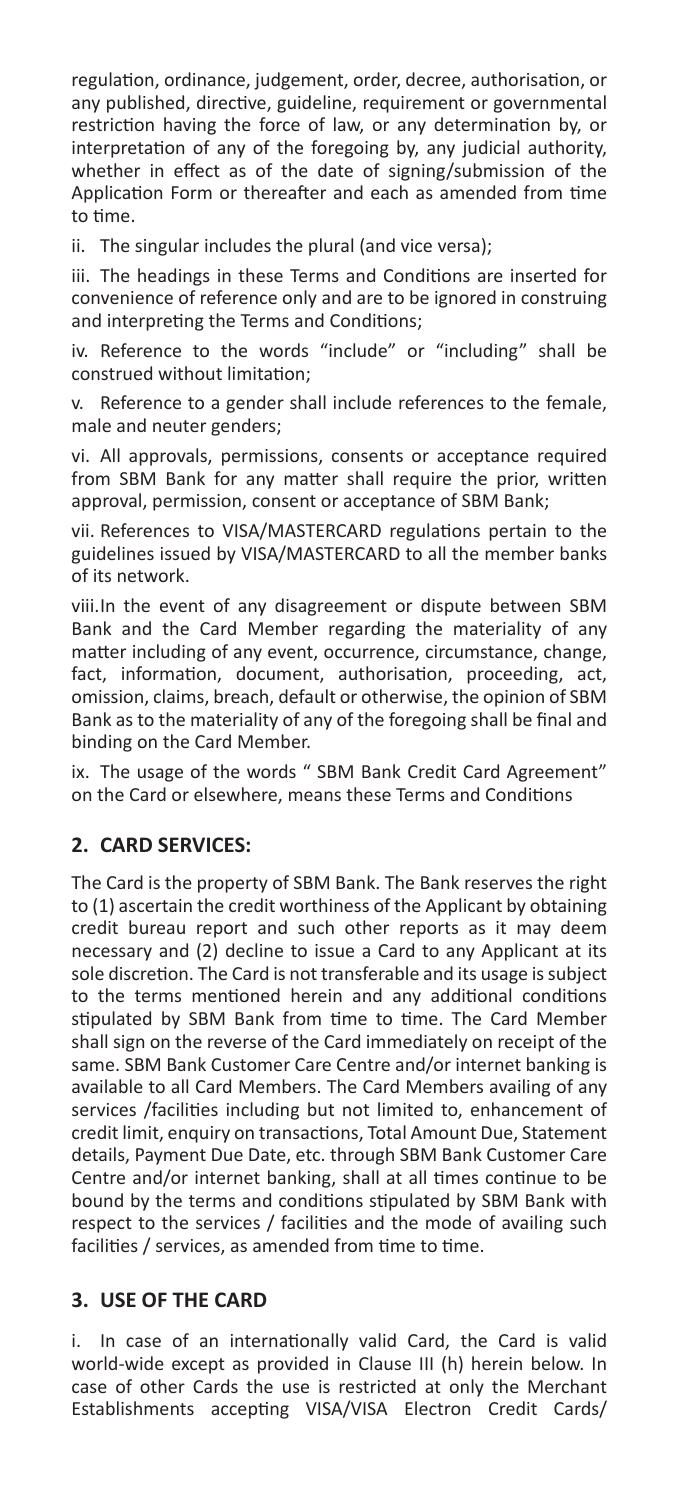MasterCard in India. However, SBM Bank and the Merchant Establishment concerned, reserve the right, at any time, to refuse the use of the Credit Card at that Merchant Establishment for any reason whatsoever. The Credit Card may be used only for bonafide personal or official purposes and its use is not permitted to be exploited by the Card Member. In the event any charge for the availment of the purchase or other facility is levied by the Merchant Establishment, on the charges incurred by the Card Member, the same shall be settled with the Merchant Establishment and SBM Bank shall in no manner be held liable for the same. On usage of the Card at the Merchant Establishment, the Card Member must collect the copy of the charge-slips at the time of signing the charge-slip. The Card Member shall be responsible for signing the charge-slip; in the event the charge-slip is not signed by the Card Member, the Card Member shall continue to be liable for the transaction/s and all charges in relation thereto. The Bank shall not provide copies of the charge slips to the Card Member; provided however if the Card Member makes such request within forty-five (45) days of the relevant transaction, the Bank may, at its sole discretion, provide copies of the charge slips at a charge mentioned in the Tariff Annexure. The Bank may, at its sole discretion agree to provide the Card Member with the facility of effecting mail order or telephone order purchases.

ii. Disputes, if any, shall be a matter between and will be settled by the Card Member with the concerned Merchant Establishment. SBM Bank shall not be liable, in any manner whatsoever, for the same.

iii. The Card may be used: (i) Within the Credit-Limit notified by SBM Bank to the Card Member; and (ii) not after the last date of the month embossed on its face.

iv. The Card Member's right to use the Card shall determine forthwith: (i) In the event of termination pursuant to Clause V below; or (ii) in the event of loss /misuse or theft of Card.

v. By usage of the Card, Card Member is deemed to have made a standing request that renewal of period of the Card and/ or replacement Cards be issued to each Card Member until such time as the SBM Bank Customer Care Centre/ internet banking is notified otherwise by the Card Member, and such renewal and/or replacement shall be subject to the sole discretion of SBM Bank.

vi. In the event of a credit card program closure or at the time of renewal of credit card, SBM Bank Limited at its sole discretion reserves the right to provide a card type that is different from the existing card type held by the card member. The credit limits and cash limits on any credit card at any point in time are as per sole discretion of SBM Bank Limited.

vii. The Card Member shall act in good faith at all times in relation to all dealings with the Card and SBM Bank.

viii.The internationally valid Card issued to the Card Member is valid world-wide except for payment in foreign exchange at Merchant Establishments in Nepal & Bhutan. In respect of Cards, the use of which is restricted only in India / Nepal / Bhutan, use outside India / Nepal / Bhutan is a breach of the "Foreign Exchange Management Act" (FEMA) or any other corresponding law. The Card Member accepts full responsibility for wrongful use in contravention to these conditions and undertakes and agrees to indemnify SBM Bank to make good any loss, damage, interest, conversion, any other financial charge that SBM Bank may incur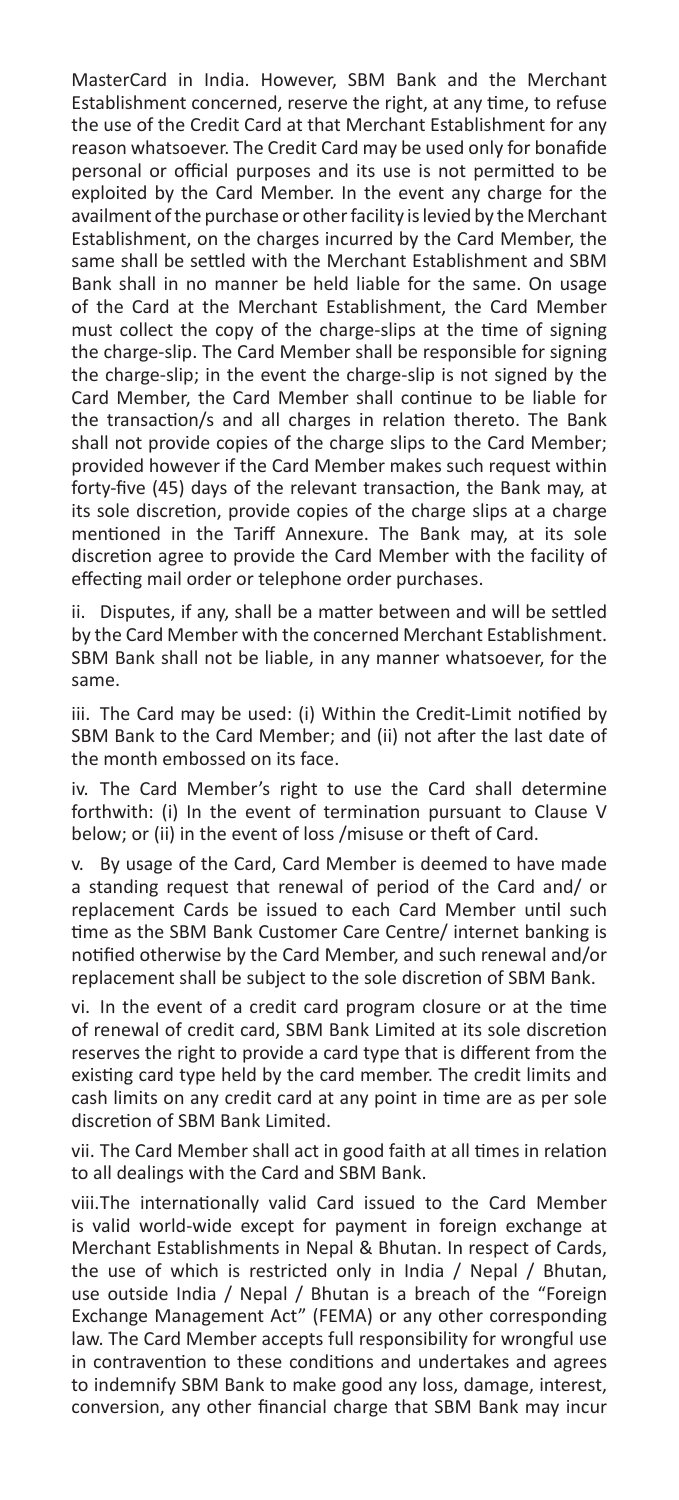and / or suffer as a result of the Card Member committing violations of the provisions thereof.

ix. Internationally valid Card can be used on Internet for any purpose for which exchange can be purchased from an Authorised Dealer in India.

x. Internationally valid Card and all other Cards cannot be used on Internet or otherwise for purchase of prohibited items like lottery tickets, banned or proscribed magazines, participation in sweepstakes, payment for callback services, remittance in any form towards overseas forex trading, margin calls to overseas exchanges/overseas counterparty, trading in foreign exchange in domestic/overseas markets etc.

xi. Authorised Dealers can accept payment by debit to Credit Card for exports made out of India irrespective of whether the importer client is on a visit to India or not. Therefore, Authorised Dealers may receive payment for exports made out of India by debit to the Credit Card of an importer, where the reimbursement from the Card issuing bank/organisation will be received in foreign exchange.

xii. SBM Bank reserves the absolute discretion and liberty to decline or honour the authorisation requests on the Card without assigning any reason. In certain cases, subject to its sole discretion, SBM Bank may require the Card Member to contact SBM Bank Customer Care Centre to authenticate the transaction before approving it and charging to the Card Account. (i) The Card Member agrees that he will not use the Card as payment for any illegal/unlawful purchase/purposes. (ii) The Credit Card is issued for personal expenses and purposes only. The Cardholder must not use the Credit Card to purchase anything for resale, for commercial or business purposes. The Credit Card should be used only for lawful, bonafide personal purposes and must not be used for any money laundering, anti-social or speculative activities or must not be exploited commercially in business (e.g. for working capital purposes).

xiii.If the Credit Card is found to be used for prohibited, restricted, commercial purposes or any purposes as mentioned above, SBM Bank may, at its sole discretion, exercise its right to close the concerned Credit Card and additional/add-on cards thereof, without any notice to the Cardholder. SBM Bank has the right to enquire over phone or through other means of formal communication and 'seek details, information, proofs, etc. about the Credit Card transactions, pattern of usage etc. and the Cardholder is contractually bound to provide the information sought by SBM Bank, from time to time. Non- satisfactory responses or no responses from the Cardholder may lead to blocking/closure of the Credit Card by SBM Bank. (i)The Cardholder must not obtain or introduce credit to the Card Account for any reason other than as refund for any goods or services previously purchased with the Credit Card. Transactions on the Credit Card will be allowed only up to the un-used amount of total Credit Limit on the Card Account.

#### **4. LINKING OF CARD WITH EXISTING SAVINGS ACCOUNT, IF ANY**

The Applicant acknowledges and agrees that his/her Card will be linked with his/her existing SBM Bank savings account, if any, at the discretion of the Bank. The Applicant further acknowledges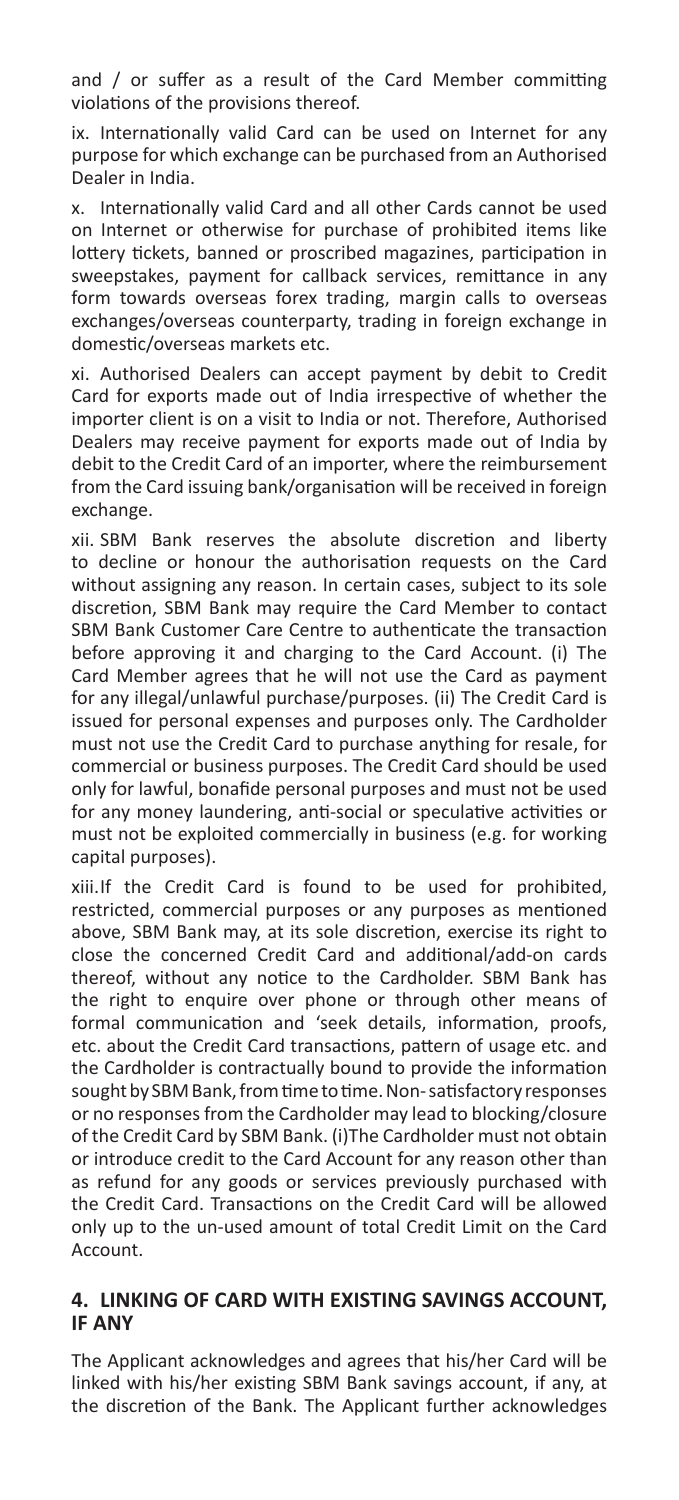and understands that this would enable him/her to access his Card Account using the existing User Id provided to him/her under SBM Bank savings account, if any, through Internet Banking services and Mobile banking facility. The Applicant further provides consent to and authorizes SBM Bank to use the KYC details provided by the Applicant for the aforesaid purpose. The Applicant understands that he/she may delink his/her SBM Bank savings account from his/her Card by calling SBM Bank Customer Care Centre.

#### **5. PERSONAL IDENTIFICATION NUMBER**

To enable the Card Member to use the Card, a Personal Identification Number (PIN) will be issued to him. The APIN shall be mailed to him and in the event the same is not received in a sealed envelope\* the Card Member shall contact the nearest SBM Bank branch or SBM Bank Customer Care Centre. This PIN may subsequently, be changed by the Card Member, at his own risk, at an ATM or at the SBM Bank branch or at SBM Bank Customer Care Centre. The PIN provides access to the Card Account and the Card Member accepts the sole responsibility for use, confidentiality and protection of the PIN, as well as for all orders and information changes entered into the Card Account using such PIN. The Card Member shall not record the PIN in any form so as to facilitate the PIN coming to the knowledge of a third party. SBM Bank is authorised by the Card Member for carrying out transactions and instructions authenticated by the PIN and shall not revoke the same. The Bank has no obligation to verify the authenticity of the Transaction Instruction sent or purported to have been sent from the Card Member other than by means of verification of the Card Member's PIN. The Card Member shall at all times take all appropriate steps, including those as mentioned herein, to maintain the security of the PIN. If the Card Member fails to observe the security requirements, he may incur liability for SBM Bank. The Bank may, in its absolute discretion, issue a new APIN on the existing Card. Subject to the provisions stated herein and as specified by the Bank from time to time, the Card Member will not hold the Bank or any of its service provider(s) liable in case of any improper/ fraudulent/unauthorized/ duplicate/ erroneous use of the Card and/or the PIN. The Bank will also not be liable for any consequences connected with the use/ misuse of the Card by any third party due to the Card falling in the hands of any third party or the PIN coming to the knowledge of any third party. If any third parties gain access to the services, including the Card Account, the Card Member will be responsible and shall indemnify the Bank and/or its service provider(s), in case need be, against any liability, costs or damages arising out of such misuse / use by third parties based upon or relating to such access and use, or otherwise. For Credit Card Members PIN will be sent through SMS on registered mobile number. In case the mobile number is not registered, the PIN will be sent separately at the mailing address. In case of non-receipt of the PIN, the Card Member may generate the same on the Interactive Voice Response system (IVR) by calling SBM Bank Customer Care or through Internet Banking/Mobile banking. The Bank or any of its service provider(s) shall not be responsible if the Card Members provide with an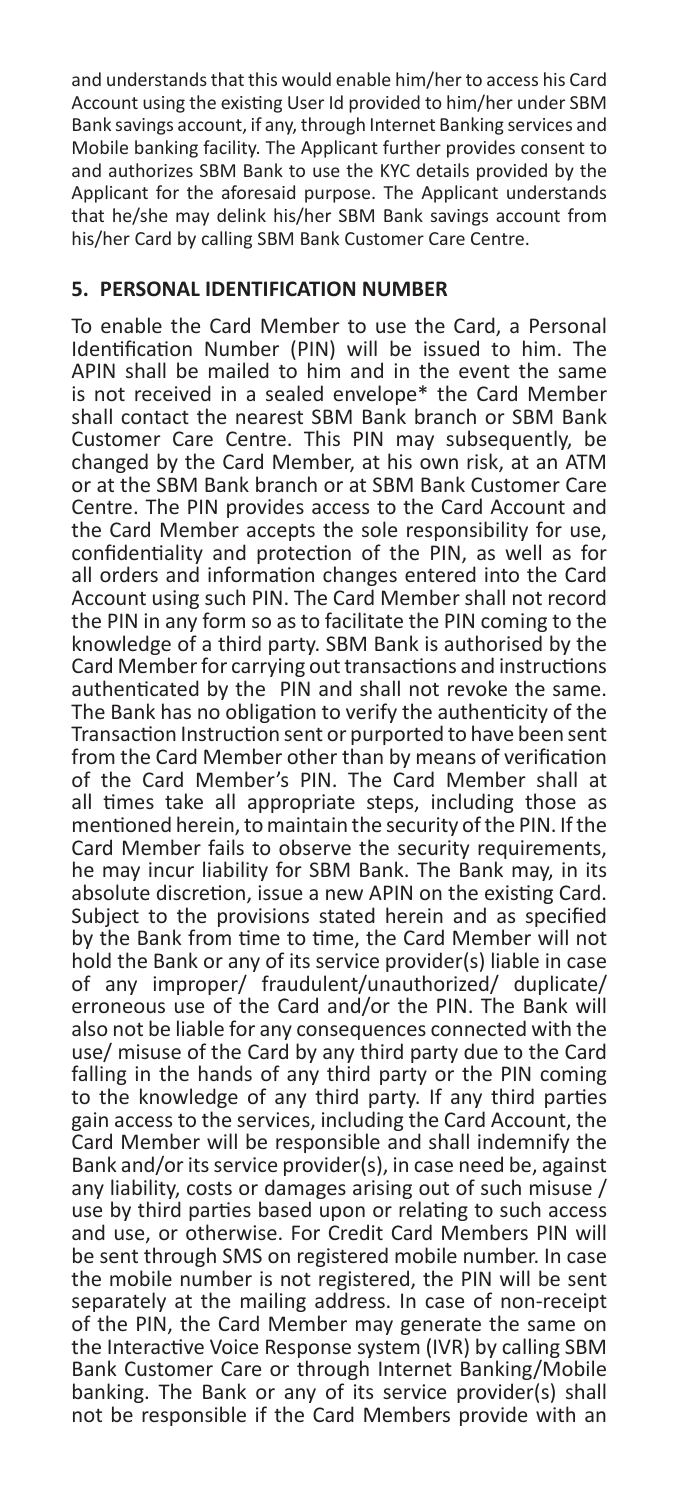incorrect registered mobile number.

## **6. BREACH & TERMINATION / WITHDRAWAL**

i. Breach: In the event of breach of any of these Terms and Conditions by any Card Member; (i) notwithstanding any other provision of these Terms and Conditions the Card Member will remain liable for any loss directly or indirectly resulting from such a breach; and (ii) The Card Member will be liable to pay SBM Bank, upon demand, all amounts outstanding from the Card Member to the Bank, whether due and payable to SBM Bank at the date of such demand or not. (b) Termination / Withdrawal: The Card Member may at any point of time, in writing to SBM Bank Limited, Phone Banking Center, Mumbai may request for termination of the Card Account.

a. The aforesaid notice will not take effect till the Card has been defaced by cutting off the top right hand corner ensuring that both the hologram and magnetic stripe have been cut and has been received by SBM Bank. Save as aforesaid, neither the Card Account nor a card may be terminated.

b. In the event the Charges are incurred on the Card after the Card Member claims to have destroyed the Card, but the Card has not been received by SBM Bank, the Card Member shall be entirely liable for charges incurred on the Card, whether or not the same are the result of the misuse and whether or not SBM Bank has been intimated of the destruction of the Card.

c. SBM Bank may at any time, with or without notice, as to the circumstances in the Bank's absolute discretion require, terminate the Card Account and the Card. The Card Member expressly acknowledges and accepts that if the Card Member holds two or more Card Account with the Bank, being governed under these Terms and Conditions and defaults in making payments due to SBM Bank under one of the Card Account, the Bank is authorized to block the credit limit as made available to the Card Member under all other SBM Bank's Card Account/s as well as withdraw such privileges / benefits as made available under all such Card Account/s , till such time the defaulting Card Account is regularized by the Card Member. The Card Member also agrees and acknowledges that SBM Bank shall not be required to provide any additional notice for the above.

d. On termination of the Card Account and notwithstanding any prior agreement between the Bank and the Card Member to the contrary: (A) the total of all the Charges then outstanding, whether or not already reflected in the Statement and, (B) the amount of any Voluntary Charges incurred after termination (with effect from the date of relevant Transaction Instruction), shall become forthwith due and payable by the Card Member as though they had been so reflected, and interest will accrue thereon from the date such charges have been incurred, as applicable from time to time.

e. SBM Bank, at its sole discretion, reserves the right to, either temporarily or permanently, withdraw the privileges on the Card and/or cancel the Card at any time without giving any notice or assigning any reason therefor. In case of a temporary withdrawal, the privileges may be reinstated by the Bank at its sole discretion. In case of a permanent withdrawal, SBM Bank has a right to refuse membership to the Card Member permanently. However, it is made distinctly clear that withdrawal (temporary or permanent)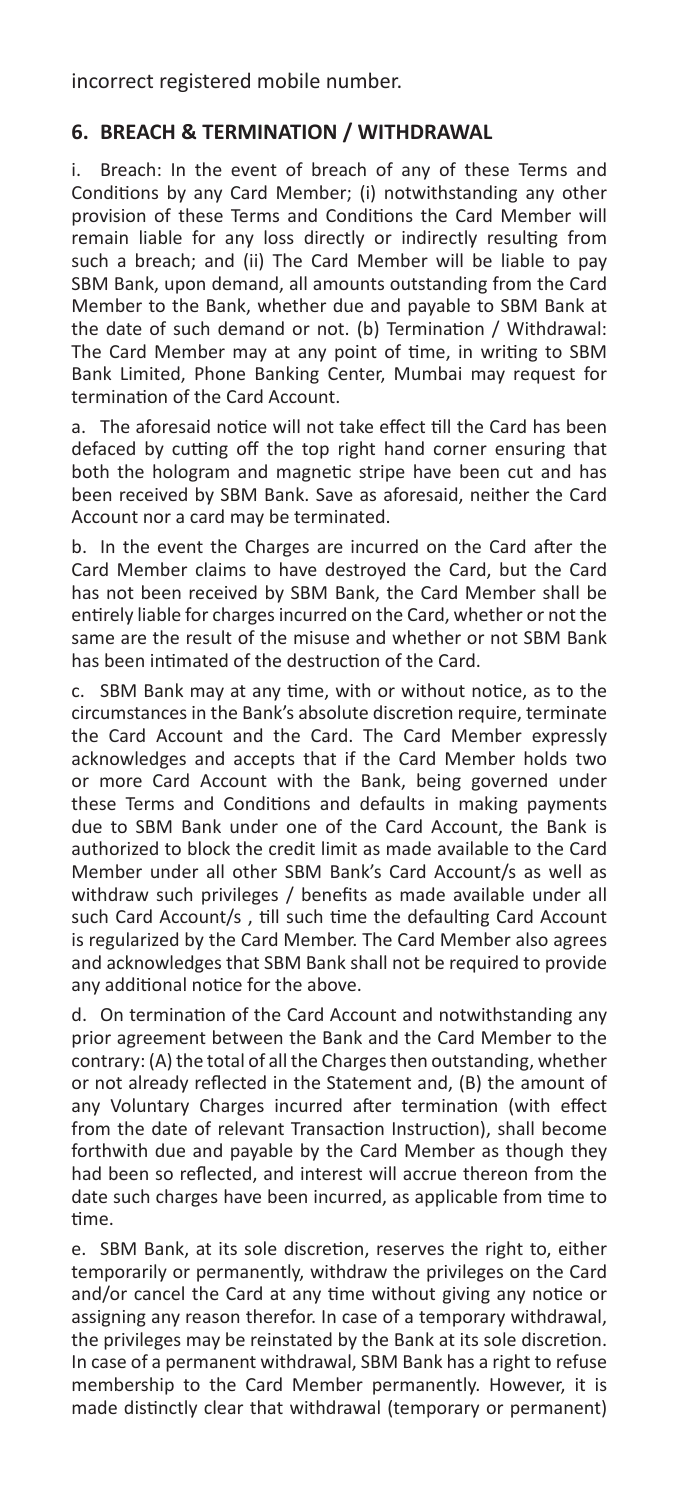shall constitute automatic withdrawal of all attendant benefits, privileges and services attached to the Card. In the event of such temporary or permanent withdrawal, the Card Member shall continue to be fully liable for all charges incurred on the Card prior to such withdrawal, together with all other applicable charges thereon, unless otherwise specified by the Bank. Card may be withdrawn and the Card Account may be closed at any time without reference to the validity period embossed on the Card. The Card Member agrees to surrender the Card to the Bank, or its representative, upon being requested to do so. Use of the Card after the notice of withdrawal of its privileges is fraudulent and subjects the Card Member to legal proceedings.

# **7. CHARGES & PAYMENTS**

Charges comprise each of the following:

Voluntary Charges will include: The amount of any purchase of goods and / or service made by a Transaction lnstruction; The amount of any cash advance provided pursuant to a Transaction instruction; Any amount, which the Card Member has requested SBM Bank to debit the Card Account by virtue of a Transaction Instruction.

ii. Involuntary Charges will include: Any fees charged by SBM Bank in respect of a Card Account or a Card, including joining, annual, replacement, renewal, handling, late payment and other fees. The joining / annual fees will be debited to the Card Account at the Bank's prevailing rates. These fees shall be non-refundable. An annual fee towards renewal of membership shall be payable by the Card Member on or before the first anniversary of the Card. Service charges on specific types of transactions as decided by SBM Bank from time to time may be levied. The method of computation of Involuntary Charges will be as notified by the Bank from time to time.

iii. SBM Bank's record of the amount of any Charge, specified herein above, shall, in the absence of manifest error, be final and binding on the Card Member, and shall be conclusive in any case where the Bank has effected any payment pursuant to a Voluntary Charge. All statutory taxes, service tax, all other imposts, duties (including stamp duty and relevant registration charges, if any, in connection with the Card) and taxes (of any description whatsoever) as may be levied from time to time by the Government or other authority in respect of or in connection with the Card.

iv. Delayed or Amended Charges

a. A Merchant may process delayed or amended charges if the Card Member has consented to be liable for delayed or amended charges for a Hotel, Car Rental Company, or Cruise Line Transaction or any other transactions.

b. A delayed or amended charge shall be processed to the Card Account within 90 calendar days of the transaction date of the related transaction.

c. These transactions may include room, food or beverage charges, taxes, fuel, insurance, rental fees, damage to rental vehicles, parking tickets and other traffic violations, and goods and services purchase aboard a Cruise Line vessel.

v. Charges in Foreign Currency In respect of Cards other than internationally valid Cards, SBM Bank will not be bound to take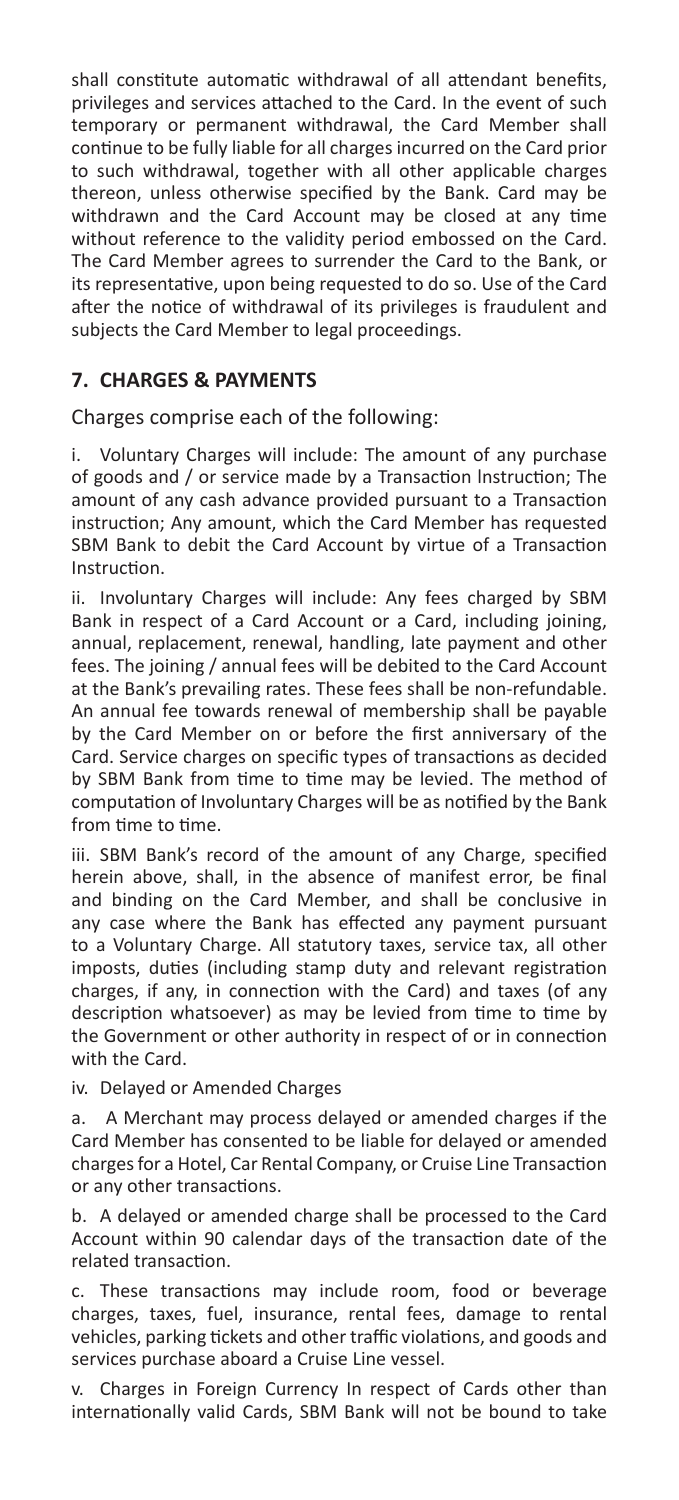cognizance of, and will not be liable in any manner whatsoever in respect of any charges which are incurred in foreign currency in the territories other than Nepal & Bhutan. Without prejudice to the aforesaid, any payment of such Charges made by SBM Bank will be with full recourse to the Card Member, and will not be considered as absolving the Card Member of any liability in relation to incurring of such charges or payments thereof by the Bank. SBM Bank shall be fully indemnified and held harmless against all consequences of such payments, by the Card Member.

vi. Transactions with Railways: When a ticket is booked with a Credit Card, the Card Member will have to pay for the purchase of the ticket subject to any additional charges, if applicable. For any ticket subsequently cancelled the amount will only be credited to the Card Account (less cancellation charges) as and when credit for the same is received by SBM Bank. However, on successful submission of the charge slip to SBM Bank by the Card member, within 150 days from the date of cancellation together with a letter confirming the date of purchase, the date of cancellation and a copy of the Statement where the debit has appeared for the purchase of the tickets, the credit shall be posted to the Card Member's Card Account. A transaction fee as applicable will be levied.

vii. Transactions at Fuel Stations: When the Card Member uses the Card to pay for fuel, he will be charged a transaction fee as mentioned in the Tariff Annexure.

viii.The Card Member shall become liable as soon as a Charge has been incurred by use of the Credit Card. If there are any outstanding (whether billed or not) remaining unpaid as on a Payment Due Date then such outstanding shall bear and carry such Charges as specified in the Tariff Annexure. The charge is computed on an average daily balance method and will be levied from either of the following dates: Where the charge is in respect of purchase of goods or services, from the date of it being included in the records of SBM Bank. Where the charge is in respect of withdrawal of cash, from the date of such withdrawal up to the date of receipt of payment by SBM Bank.

ix. Without prejudice to the liability of the Card Member to immediately pay all Charges on or before the Payment Due Date, as communicated in the Statement, the Card Member may exercise the option to pay on or before the Payment Due Date, only the Minimum Amount Due (MAD) indicated in the Statement. The MAD shall be 5% of the Total Amount Due, or such other amount as may be determined by SBM Bank at its sole discretion. In case of any repayment through installments, the installment amount due during the statement period will be added to the Minimum Amount Due. If the total outstanding is more than the Credit or Cash Limit, then the amount by which the Credit or Cash Limit has been exceeded will also be included in the MAD. Minimum Amount Due shall also include unpaid Minimum Amount Due of the previous statements, if any. In cases where only the MAD has been paid, interest would be charged on the remaining amount of the Total Amount Due from the date of the transactions. Where such an option to pay only MAD is exercised by the Card Member, the same shall additionally be subject to the following special terms and conditions:

a. On receipt of the Statement, the Card Member can make the payment in any of the following ways, by way of internet banking payment, Cheque payment, Draft payment, Cash payment, Auto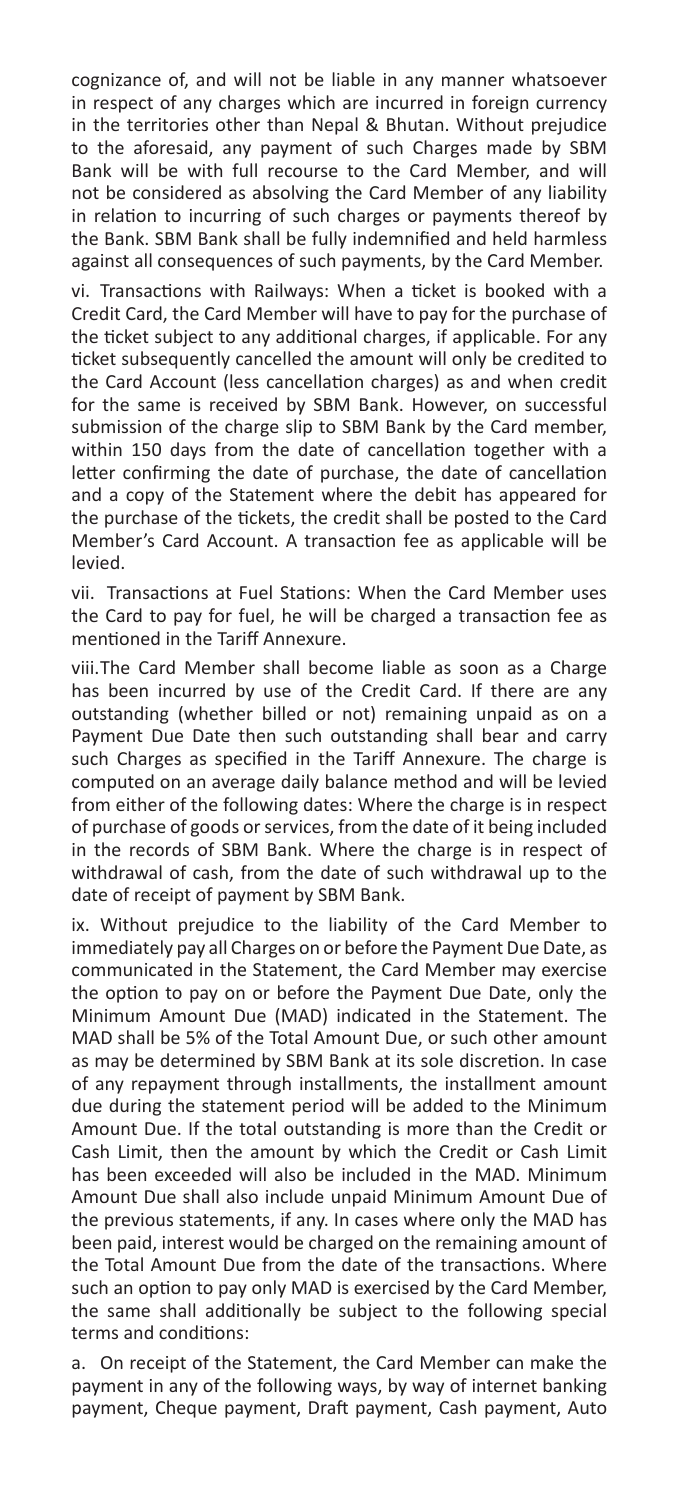Debit payment, RTGS payment, Click to Pay payment or NEFT payment, to SBM Bank for the Total Amount Due as indicated in the Statement or an amount equal to or more than the Minimum Amount Due (MAD) by the Payment Due Date.

b. All charges incurred by the use of the Card shall bear and carry a service charge in the manner as stated under (clause (H) above).

c. If payment is made for the MAD or for any amount less than the Total Amount Due, interest and service charges will be applied on the total outstanding amount from the date of purchase, and on fresh purchases that are incurred subsequently, till subsequent Payment Date. In addition to the charges as stipulated herein above, Late payment charges will be applicable if the Minimum Amount Due (MAD) is not paid by the payment due date. Any MAD or portion thereof that has been paid shall cease to attract interest after the Payment Date if the same has been received by SBM Bank from the Card Member. SBM Bank may, at its sole discretion, at any time, without prior notice, withdraw the option to pay only the MAD as described in the foregoing clauses, in relation to any Card Member. Unless otherwise agreed by the Bank, any payments received from the Card Member against amounts specified in a particular Statement shall be appropriated towards such dues in the following order.

i. All taxes, fees, interest, costs, charges, expenses;

ii. Payment towards personal loans on credit cards and installments payable on balance transfer facility;

iii. Payment of installments for retail purchases (where payment against the retail purchases has been converted into installments);

iv. Payment towards cash withdrawals and draft on phone facility;

v. Payment towards other variants of balance transfer facility that may have been availed by the Card Member;

vi. Payment towards retail purchases.

Notwithstanding anything contained herein above: (i) SBM Bank may, at its discretion, appropriate such payments towards the dues, if any, payable by the Card Member in respect of other facilities availed of by the Card Member from SBM Bank in the order specified in the relative documents or otherwise; (ii) the order of appropriation may be modified by SBM Bank at its discretion. Excess amounts, if any, remaining after such appropriation may be appropriated against the amounts, which are to be specified in the immediately next Statement/s to be generated by the Bank. SBM Bank will assign a Credit-Limit to a Card Account, which must not be exceeded at any time. However, if the total outstanding exceed the Credit-Limit, an additional charge will be levied on the excess amount. The Card Member shall be entitled to apply for a review / enhancement / reduction of the Credit Limit and/or Cash Limit (if provided by SBM Bank), upon completion of 12 months of his membership. Alterations upon such review, if any, of the Credit Limit and/or Cash Limit will be at the sole discretion of the Bank. SBM Bank shall at its sole discretion be entitled to review (including enhancement or reduction) of the Credit Limit and/or Cash Limit assigned on the Card at any time and only enhancements, if any, to the Credit Limit and/or the Cash Limit, shall be effected by the Bank with the consent of the Card Member. Note: If the payment for the Total Amount Due is received by the Bank on or before the Payment Due Date, no service charge will be levied. However, all cash transactions and drafts will attract a service charge at the prevailing rate from the date of transaction until the payment for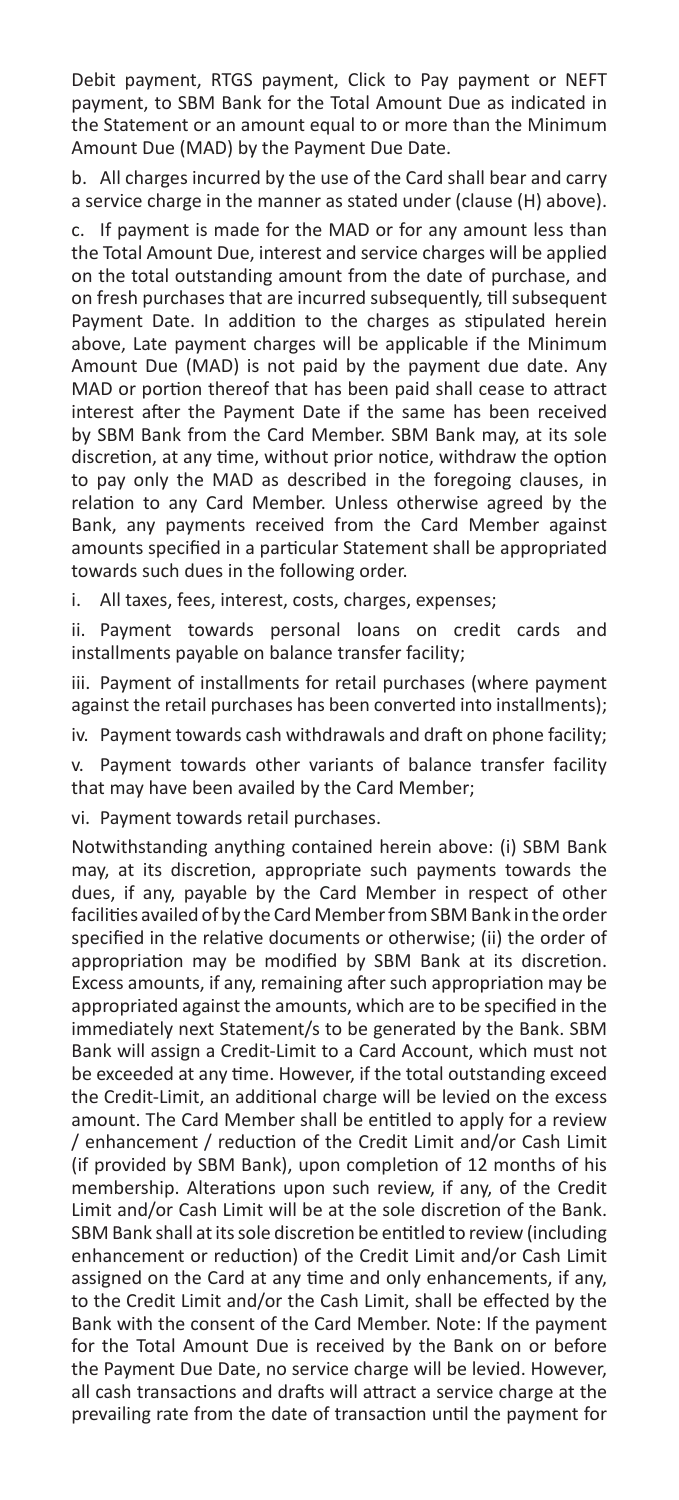the same is received by SBM Bank.

x. SBM Bank will be entitled, but not bound, to give effect to any instructions given by the Card Member to effect his Credit Card payments by crediting his Card Account and debiting, with like amount, such other account as may have been established by the Card Member with the Bank. The whole of the outstanding balance on the Card Account, together with the amounts of any outstanding Card transactions, effected but not yet charged to the Card Account, shall become immediately due and payable in full to the Bank, by the Card Member, his successors, nominees, legal heirs in the event of his death or insolvency or winding up of the business of the Card Member.

xi. The Card Member expressly accepts that if he fails to pay any money when due, or which may be declared due prior to the date when it would otherwise have become due, or commits any default under agreement with SBM Bank under which the Card Member is enjoying any financial/credit/other facility, then, the Bank shall, at its sole discretion, without prejudice, exercise all or any of its rights and remedies available to it in these Terms and Conditions and/or applicable laws.

xii. Without prejudice to the other rights of SBM Bank hereunder, in case of delay in payment SBM Bank reserves the right to withdraw the Credit Card privileges by instructing the Merchant Establishments not to honour the Credit Card. The Card Member accepts that, at its sole discretion, SBM Bank or its appointed representatives/agents, may at any time follow up with him for payment against charges earlier incurred on the Card. The Card Member also agrees to pay all costs (including legal costs) of collection of all dues, all charges incurred by SBM Bank for related and incidental matters including, charges for renewal/ replacement of a Card, for duplicate Statement / charge-slip, transaction fee for cash advance, collection charges for outstation cheques, penal fees for returned payments and like expenses, and in the event of legal action initiated, all legal expenses and decretal amount with interest. For details on all Charges refer Tariff Annexure.

xiii.In the event the Cardholder / Card Member does not pay his outstanding dues on the relevant due dates, SBM Bank shall be, in addition to the various rights and remedies of SBM Bank referred to in the clauses herein, irrevocably entitled and authorised to contact and require the Cardholder's / Card Member's employers to make deduction/s from the salary/wages payable by the employer to the Cardholder / Card Member and to remit the same to SBM Bank until all of the Cardholder / Card Member dues outstanding from the Cardholder / Card Member to SBM Bank is/are completely discharged. The deductions shall be of such amounts, and to such extent, as the Bank may communicate to (and instruct) the Cardholder's / Card Member's employers. The Cardholder / Card Member shall not have, or raise/create, any objections to such deductions. No law or contract governing the Cardholder / Card Member and/or the Cardholder's / Card Member's employer prevents or restricts in any manner the aforesaid right of SBM Bank to require such deduction and payment by the Cardholder's / Card Member's employer to SBM Bank.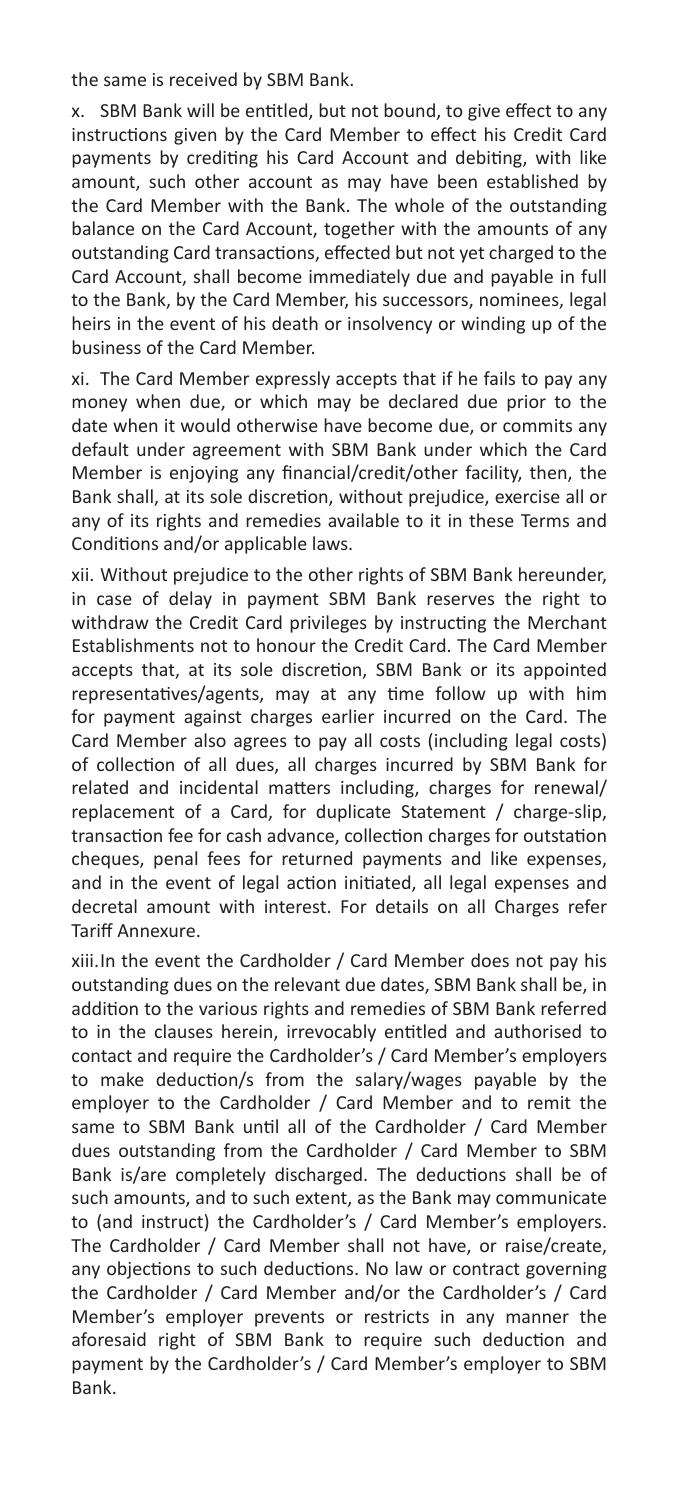### **8. CASH WITHDRAWAL**

The Card Member can use the Card to access emergency cash from teller counters at SBM Bank branches/Automated Teller Machines (ATMs) of partner Banks as decided periodically by the Bank and as specified by the Bank to Card Member from time to time. The total amount that can be withdrawn under this facility at any point in time should not exceed the available Cash Limit as specified by SBM Bank for each Card Member. The Card Member shall be required to retain the record of the transaction, generated by the ATM, with him. A transaction fee would be levied on all charges and would be billed to the Card Member in the Statement communicated thereafter. In addition, all cash withdrawals will also attract a service charge calculated on an average daily outstanding balance method from the date of such withdrawal till the payment is received by the Bank. This service charge will be debited to the Card Account. The transaction fees and service charges as mentioned above are non-refundable. The Cash Limit on selective Card , as may be specified by SBM Bank, for the first one hundred eighty (180) days from the date of issuance of the Card shall be NIL. After the expiry of the first 180 days period, the Cash Limit shall be made available to the Card Member by SBM Bank at its sole discretion and on such terms as may be communicated by the Bank from time to time.

## **9. INSURANCE BENEFIT**

The Card Member may be offered various insurance benefits from time to time by SBM Bank through a tie up with a Insurance Company. In all cases of claim, the Insurance Company will be solely liable for settlement of the claim, and the Card Member will not hold SBM Bank responsible in any manner whether for compensation, recovery of compensation, processing of claims or for any other reason whatsoever. The Insurance Company will be absolved of all its liabilities by releasing approved dues to the nominee of the Card Member whose name and signature, duly witnessed, appears on the insurance nomination form signed by the Card Member while applying for the card or at a later date to the Insurance Company directly or through the Bank. Any change in the nomination will be intimated to SBM Bank by the Card Member in writing. The Card Member further acknowledges that the insurance benefits so provided will be available to the Card Member only so long as the Card Member is and remains a Card Member of SBM Bank with his Card Account being good and regular and no event of default has occurred. The Card Member further agrees that the insurance claim proceeds may be placed in escrow by the Insurance Company at the direction of SBM Bank until satisfactory discharge of all outstanding liabilities on the Card by the Card Member. In the event of the Card facility being terminated, for whatever reason, all such insurance benefits shall automatically and ipso facto cease to be available from such date of cessation of membership. SBM Bank may at any time (at its sole discretion without giving any prior notice thereof) modify, suspend, withdraw or cancel these insurance benefits and there will be no binding obligation on SBM Bank to continue these benefits.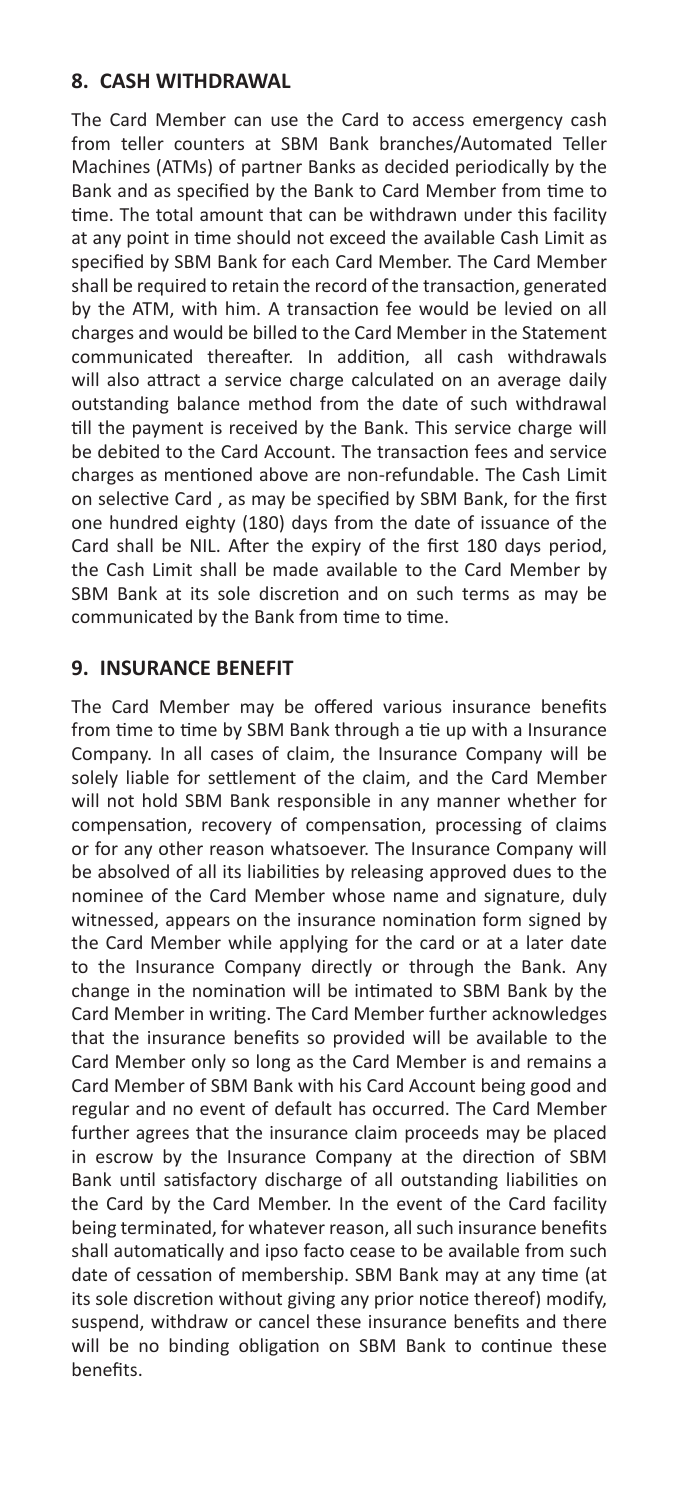# **10. LOST, STOLEN OR MISUSED CREDIT CARDS**

If a Card is lost or stolen, it must be reported immediately to the SBM Bank Customer Care. However, in case of loss of Card due to theft, the Card Member must also file a report with the local police station and should be able to produce a copy of the same upon request by the Bank. SBM Bank will, upon adequate verification, suspend the Card Account and terminate all facilities in relation thereto and will not be liable for any inconvenience caused to the Card Member. Card Members shall take cognizance of the fact that once a Card is reported lost, stolen or damaged, the Card cannot be used again, even if found subsequently. The Card Member declares that if a Card is reported lost, damaged or stolen, it shall not be used again, even if found or said to be in a non- damaged condition subsequently. In such cases, the Card Member shall promptly cut the Card in 4 pieces and return the same to SBM Bank for cancellation. The Card Member is responsible for the security of the Card and shall take all steps towards ensuring that the Card is not misused. In the event that SBM Bank determines that the Card Member has failed to take the steps as mentioned above in case of loss / theft /destruction of the card and the same are questionable, financial liability on the lost, stolen or damaged card would rest with the Card Member and could even result in cancellation of the Card Account.

No liability shall attach to the Card Member for any unauthorized transactions done on the Card after the reporting of the loss/ theft/damage of the Card and upon the Bank having suspended the Card Account. Liability of any transaction made on the Card post reporting its loss/theft/ damage shall fall upon the Bank. However, in case of any dispute relating to the time of reporting and/ or transaction/s made on the Card, post reporting of the said Card as being lost/ stolen/ misused, SBM Bank shall reserve the right to ascertain the time and/ or the authenticity of the disputed transaction. SBM Bank reserves the right to block the Credit Card on suspected risk of compromise in order to protect the interest of the Card Member and to avoid misuse in any manner on the Card Account. The Card Member shall not be able to use the blocked Card for any transaction/s and shall receive a replacement Card within 7 (seven) working days. In the event, the Card Member, after being informed by the Bank of the probable fraud risk, still requests to unblock the Card, SBM Bank shall not stand liable or responsible in any manner for any fraudulent transactions reported to it thereafter on account of fraudulent usage of the Card or otherwise.

# **11. EXCLUSION OF LIABILITY**

Without prejudice to the remedies available to SBM Bank and these Terms, the Bank or its service provider shall be under no liability whatsoever to the Card Member in respect of any loss or damage arising directly or indirectly out of:

i. Any defect in any goods or services supplied;

ii. The refusal of any person/Merchant Establishment to honour or accept a Card;

iii. The malfunction of any computer terminal; d)the giving of Transaction Instruction by any person other than by a Card Member;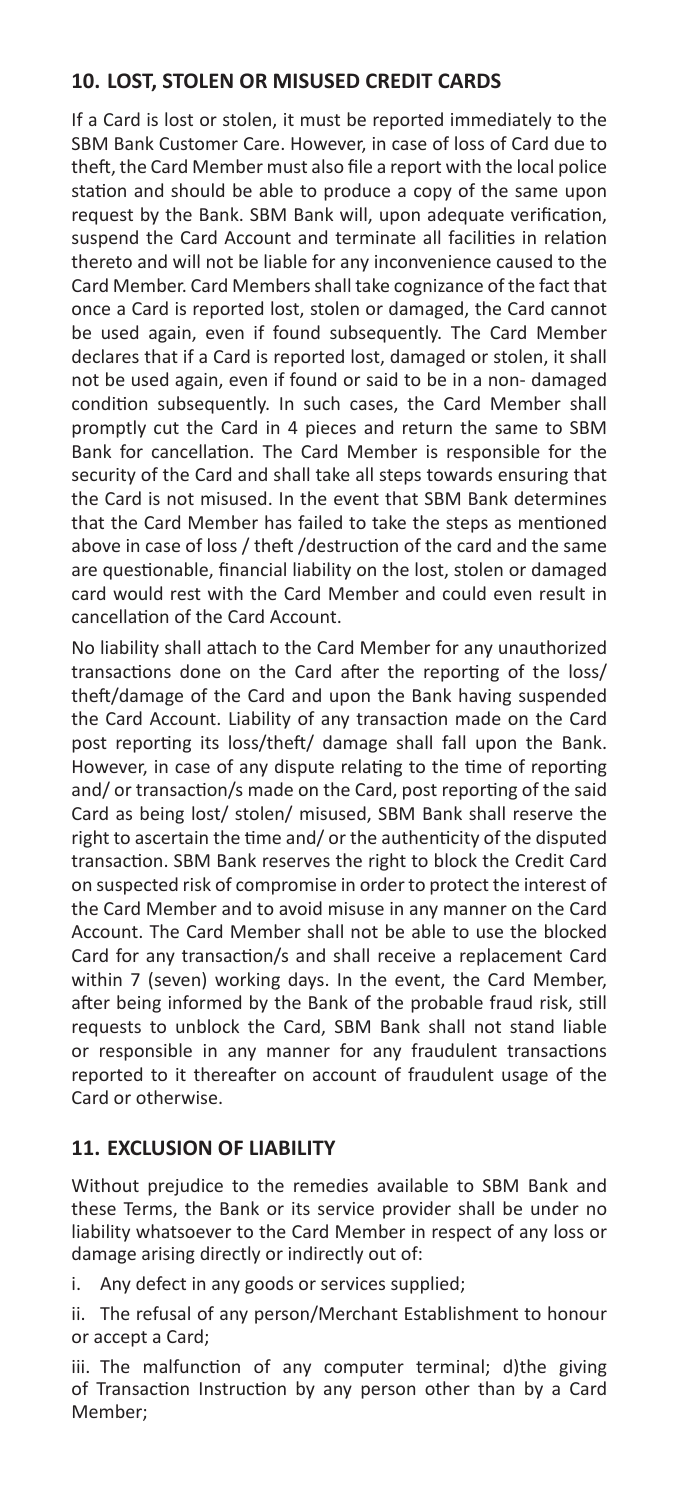iv. Handing over of the Card by the Card Member to anybody other than SBM Bank or its representatives;

v. SBM Bank exercising its right to demand and procure the surrender of the Card prior to the expiry date exposed on its face, whether by SBM Bank;

vi. The exercise by SBM Bank of its right to terminate any Card and the Card Account;

vii. Any injury to the credit character and reputation of the Card Member alleged to have been caused by the repossession of the Card and/or, any request for its return or the refusal of any merchant establishment/ mail order establishment to honour or accept the Card;

viii.Any mis-statement, misrepresentation, error or omission in any details disclosed by SBM Bank; In the event a demand or claim for settlement of outstanding dues from the Card Member is made, either by SBM Bank or any person acting on behalf of SBM Bank, the Card Member agrees and acknowledges that such demand or claim shall not amount to be an act of defamation or an act prejudicial to or reflecting upon the character of the Card Member, in any manner.

The Cardholder acknowledges that the provision of the facility of receiving alerts on mobile phone number or e-mail, provided by the Cardholder while applying for the credit card facility, is dependent on the infrastructure, connectivity and services to be provided by service providers engaged by SBM Bank or otherwise. The Cardholder accepts that timelines, accuracy and readability of alerts sent by SBM Bank will depend on factors affecting other service providers engaged by SBM Bank or otherwise. The Bank shall not be liable for non-delivery or delayed delivery of alerts, error, loss or distortion in transmission of alerts to the Cardholders.

### **12. BALANCE TRANSFER FACILITY**

"**Facility**" means transfer, at the sole discretion of SBM Bank, of such amount of the outstanding balances on Card Member's other bank's credit cards to Card Member's Card provided / agreed to be provided by SBM Bank, not exceeding the available Credit-Limit.

"**Card EMI**" means the Facility in the event the Card Member converts the mode of repayment of the Facility into Equated Monthly Installments.

"**EMI**" or "**Equated Monthly Installment**" means the equated monthly installment of the amounts payable by the Card Member to SBM Bank in respect of the Facility, comprising of principal amount of the Facility and interest thereon.

**USAGE OF THE FACILITY:** Under the Facility, SBM Bank shall at its sole discretion, permit the Card Member to transfer all or part of his outstanding balances on credit cards issued by other banks / entities, to his Card Account. Such transfer shall be effected by way of a demand draft sent to the mailing address of the Card Member, last registered with SBM Bank, favouring the other bank / entity issuing the credit card for crediting the card account of the Card Member with such other bank / entity for the approved Facility amount.

SBM Bank shall not be liable for any overdue payments or service charges that may be incurred by the Card Member in respect of his other credit card post the Facility being granted / agreed to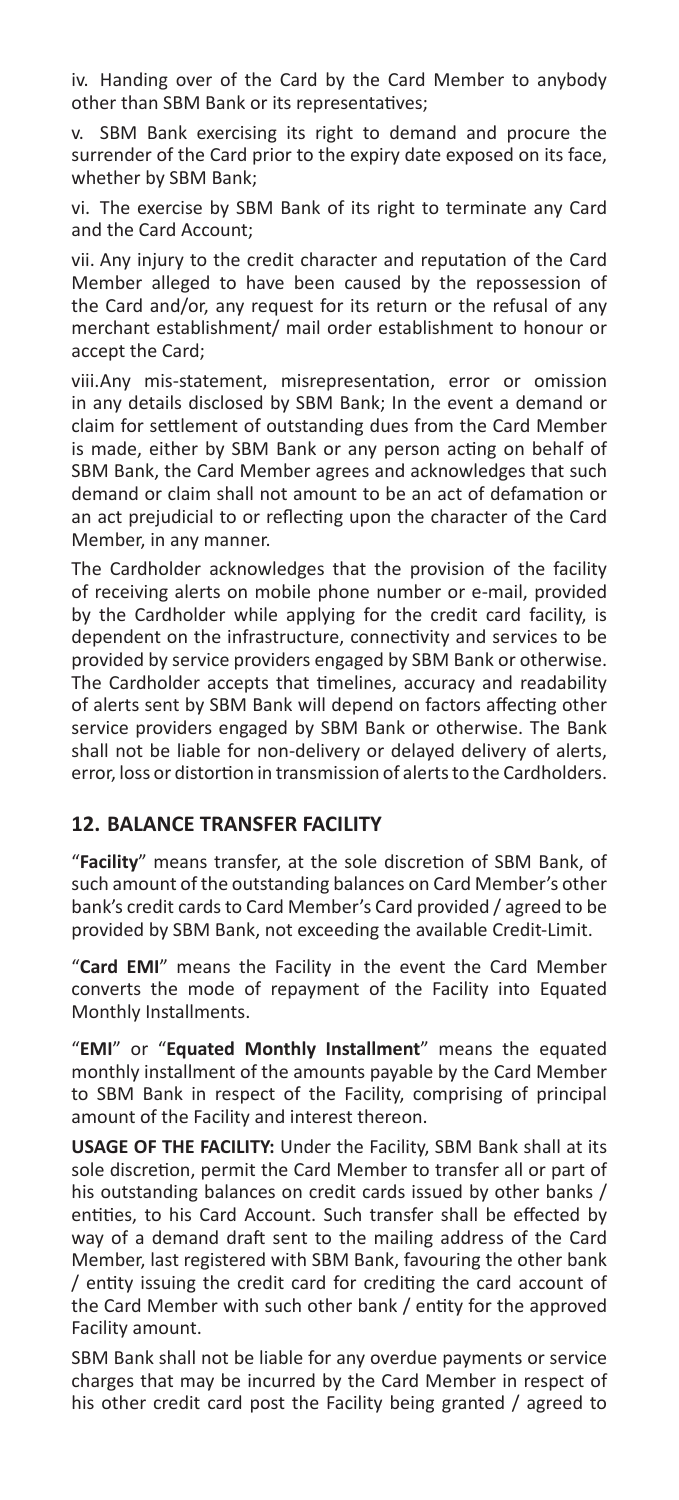be granted by SBM Bank. The Card Member shall remain liable to continue to make payments to the other credit card issuing bank / entity until the transferred amount of the Facility is received by the other credit card issuing bank / entity. Additionally, the Card Member shall also receive the confirmation in a future statement providing that his card account with the other credit card issuing bank / entity has been credited. The Facility shall be available to the Primary Card Member as well as the Supplementary Card Member, subject to the available Cash- Limit and/or Credit Limit and will be provided to the Card Member requesting the facility.

The Cash-Limit and/or the Credit-Limit on the Card will be blocked by the amount of the Facility granted to the Card Member. The Card Member shall be required to pay a nonrefundable processing fee on the Facility up to the percentage specified by SBM Bank to the Card Member as specified in the Tariff Annexure. Service tax shall be applicable on the processing Fee and interest amount as per SBM Bank's prevailing rates. Such amount shall be reflected in the Statement for the particular month. On applying for the Facility to the Bank by the Card Member, SBM Bank shall conduct a dummy authorization for Rs. Ten (10) on the credit card of the other bank for which the Facility is availed of. If the authorization is successful, the Balance Transfer transaction will be processed subject to other terms and conditions at the sole discretion of SBM Bank.

#### **REPAYMENT:**

In case of the Facility being Card EMI, the Card Member shall repay the Facility and interest thereon in EMIs. The interest shall be at such rate which has been indicated by SBM Bank to the Card Member at the time of making the offer for the Facility and as also as communicated to the Card Member thereafter. The interest calculation will start from the time the request regarding Card EMI has been confirmed from the Card Member. The amount of the EMIs together with other details of the Facility (including rate of interest) shall be also communicated to the Card Member at his/ her mailing address.

The amount of EMI due for a particular month shall subsequently be reflected in the Statement of that particular month. The Bank shall be entitled / is authorised by the Card Member to debit the Card Account of the Card Member on a monthly basis for the amount of EMI due for that particular month, as has been intimated to the Card Member through the Statement. Upon repayment by the Card Member, the Cash Limit / Credit Limit shall be reinstated to the extent of the amount of EMI repaid by the Card Member.

The Card Member shall be required to pay the entire amount of the EMI for a particular month on the Payment Due Date, as indicated in the Statement and the same shall not be permitted to be carried forward/included in the next Statement. In the event the payment is not made by the Payment Due Date as specified, it shall be construed as a default by the Card Member and Card Member shall become liable to pay the amount together with the interest as may be levied on his Facility and late payment charges, as specified in the Tariff Annexure.

The amount of the Facility in cases other than Card EMI shall form part of the Total Amount Due and/or EMI Amount Due and shall be repayable in the manner as provided in Clause VI and XXXIV,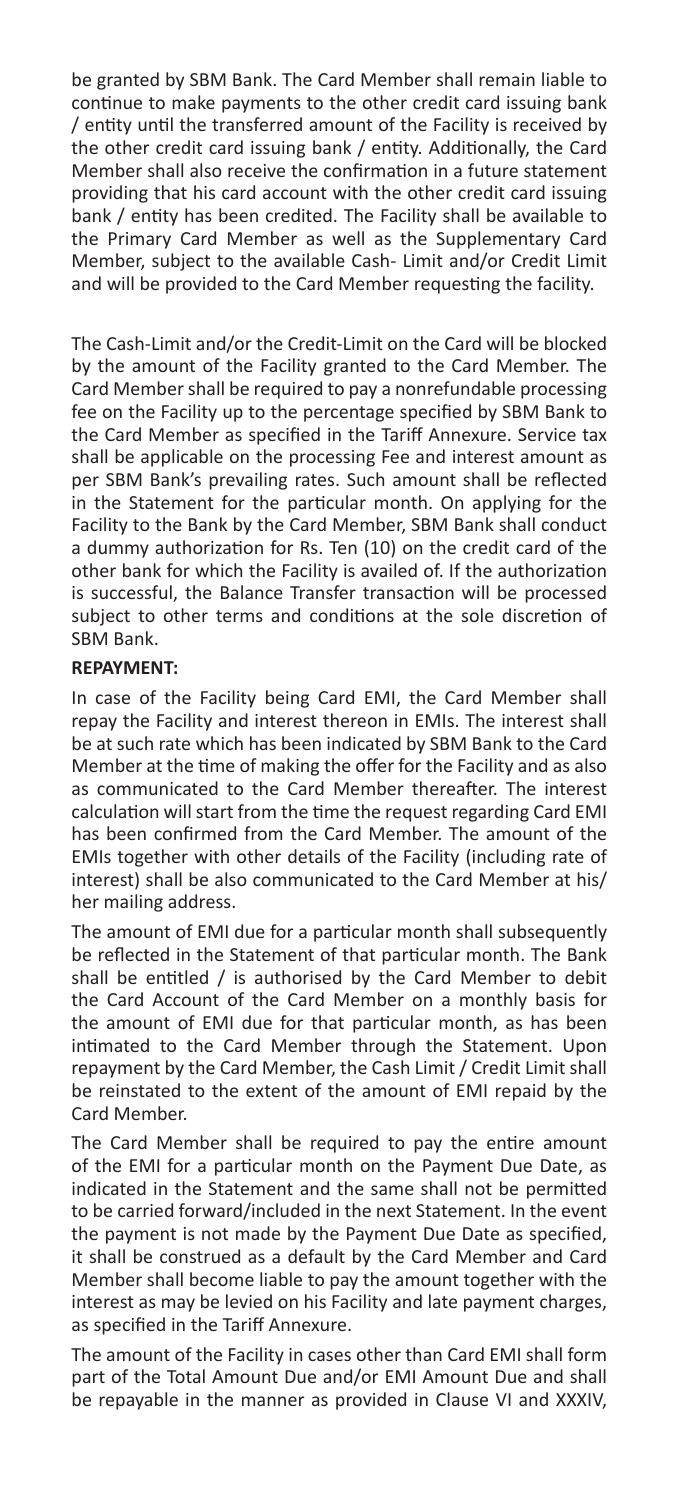respectively.

#### **FORECLOSURE OF FACILITY:**

In case of the Facility being Card EMI, if the Facility is foreclosed/ terminated before the tenure of the repayment of the Facility, the amount of the Facility outstanding at the time of foreclosure/ termination together with all interest thereon and all other monies in respect of the Facility shall become repayable by the Card Member immediately. The Card Member may foreclose the Facility at any time by contacting SBM Bank's Customer Care Centre to avail of the foreclosure. The Card Member shall pay such foreclosure charges as may be indicated by the Bank in the communication sent to the Card Member at the time of granting the Facility.

SBM Bank shall, without prejudice to all rights and remedies, have the right to call upon the Card Member to forthwith repay the Facility, all interest thereon and all other monies in respect of the Facility upon occurrence of event of default in payment of EMI for two consecutive months and the Card Member shall be liable to repay all such amounts upon such demand.

#### **CANCELLATION OF FACILITY:**

The Card Member may cancel the Facility within 15 days of granting the Facility, by contacting SBM Bank's Customer Care Centre. Such cancellation shall be subject to return of the demand draft at Credit Card Operations, SBM Bank Ltd., Raheja Centre, Mumbai and non-encashment of the demand draft by the Card Member or the beneficiary.

#### **13. SUPPLEMENTARY CARD**

Upon receipt of a request by the Primary Card Member for issuance of an add-on Card to the family member(s) of the Primary Card Member, SBM Bank shall at its sole discretion issue a Supplementary Card to the family members of the Primary Card Member on such terms and conditions as decided by the Bank from time to time. The usage of the Supplementary Card shall be deemed acceptance of these Terms and Conditions. The holder of any Supplementary Card and the Primary Card Member, authorising its issuance, are jointly and severally bound /liable by these Terms and Conditions / for payment, however it shall be the Primary Card Member's responsibility to ensure payment of all charges due and payable under the Supplementary Card. The facility of a Supplementary Card, being a special facility at such fee/rate as may be stipulated by SBM Bank from time to time, continuation of the membership of the Supplementary Card Member will be solely dependent on the continuation of membership of the Primary Card Member.

#### **14. BILLING**

All Card Members will be billed on a monthly basis for all Charges incurred by the use of Card and for all charges applicable to the Card Account. SBM Bank shall endeavor that no delay is caused in dispatching the Statement to the Card Member. However, there may be no statement generated for the period in which there has been no outstanding due and no transaction on the Card Account in the preceding month. SBM Bank shall endeavor to provide Statement online with suitable security to ensure that the Statement can be accessed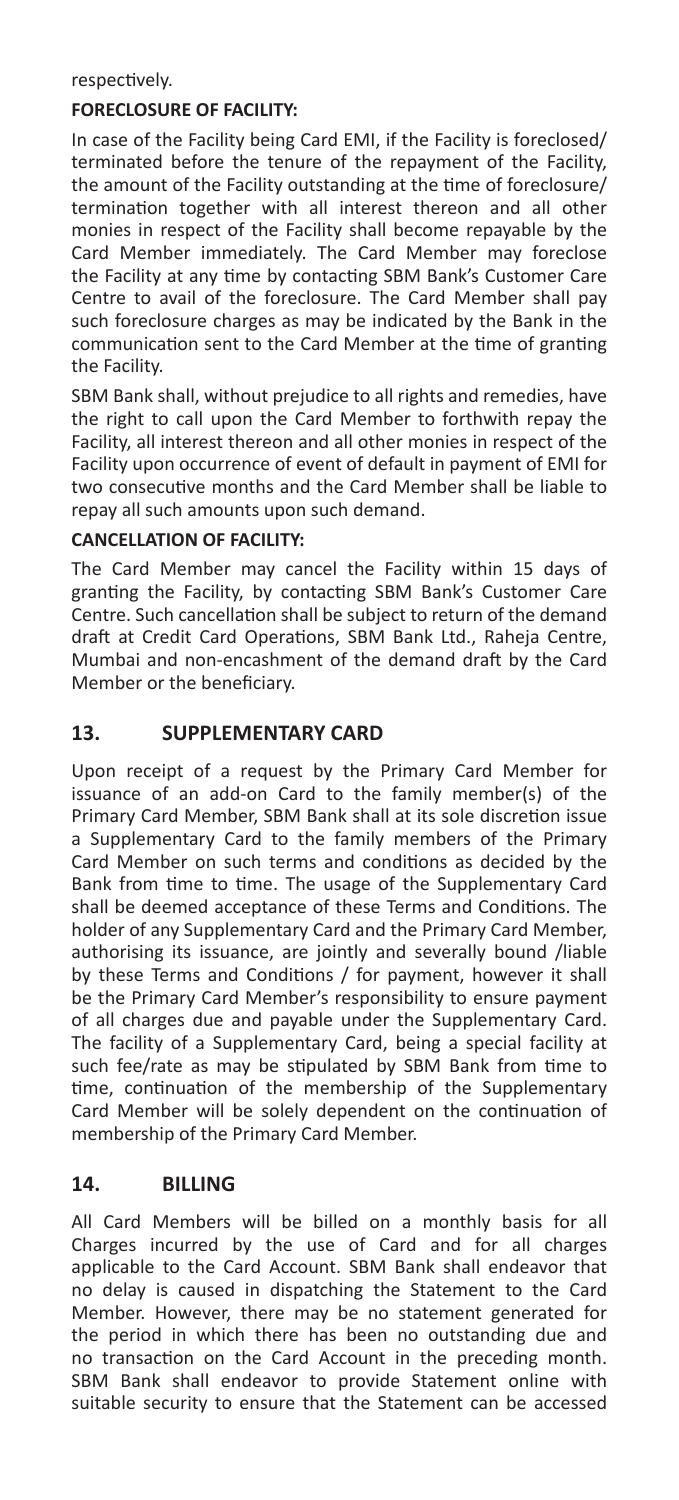only by the Card Member. In the event of non-receipt of the Statement, for any reason whatsoever, there being no delay on part of the Bank in dispatching them, the Card Member shall pay SBM Bank the sum total of all dues calculated by using copies of the charge slips in his possession by the Payment Due Date or by enquiring the same by calling the Bank Customer Care Centre.

# **15. AUTO DEBIT FACILITY**

The Card Member may avail of auto debit facility for making the payments of the Card dues. On availing the auto debit facility, the bank account of the Card Member (details of which shall be provided to SBM Bank) will be debited, for the amount mentioned in the statement, on the Payment Due Date as indicated in the Statement sent to the Card Member. Provided, however, that the Payment Due Date should be a Business Day otherwise the bank account shall be debited on next Business Day. In the event of the said bank account not having sufficient funds on the Payment Due Date, the Card Member shall be liable to pay all the Charges applicable in addition to the Card dues. The Card Member agrees and confirms that all the particulars submitted to SBM Bank by the Card Member for availing of the auto debit facility shall be correct and complete. SBM Bank shall not be liable if the auto debit transaction is delayed or not effected at all for reasons of incomplete or incorrect information or for any reason whatsoever. The Card Member further agrees and undertakes to inform the Card Member's bank of the auto debit instructions issued in favour of SBM Bank and not to close the said bank account without the prior consent of the Bank. Such instructions cannot be withdrawn /cancelled except with the written consent of SBM Bank.

# **16. RETURNED PAYMENTS**

In case the cheque, or any other payment instrument or instruction given by the Card Member, towards payment of his Card dues, is not honoured, or must be returned to the Card Member because it cannot be processed, SBM Bank reserves the right to initiate legal proceedings against the Card Member and will levy fee at its sole discretion and/or temporarily/permanently cancel the Card. The Card Member will also be liable to pay the cheque return charges and late payment charges or any other charges as may be decided by the Bank.

# **17. DISPUTES**

Any charge slip, or other payment requisition, received by SBM Bank for payment shall be conclusive proof that the charge recorded on such a charge slip or other requisition, was properly incurred by the Card Member, unless the Credit Card is lost, stolen or fraudulently misused and the same is reported as provided in Clause IX herein above, the burden of proof for which shall be on the Card Member. The other payment requisition referred to in this clause shall include any and all payments pertaining to permissible expenses incurred by a Cardholder at a Merchant Establishment by use of the Card which is not recorded as a Charge. Signature of the Card Member on such charge slips together with the Card number noted thereon shall be conclusive evidence of the liability incurred by the Card Member. In case of facilities availed of through the SBM Bank Customer Care Centre/ internet banking access to the SBM Bank Customer Care Center/ internet banking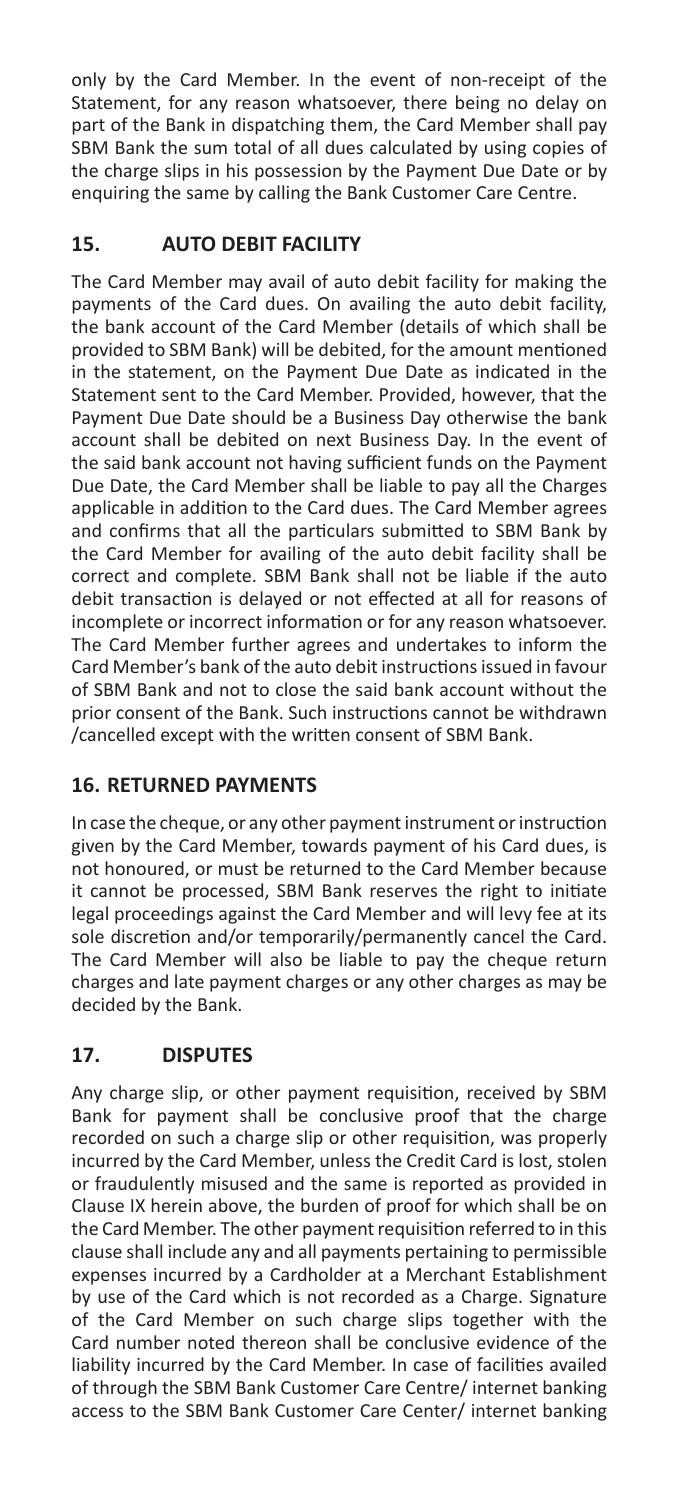by using the APIN/Password/User-id will be conclusive proof of the Card Member effecting the transaction. The Bank shall not be required to ensure that the Card Member has duly received the purchased goods or services. In the event the Card Member chooses to disagree with a charge indicated in the Statement, the same should be communicated to SBM Bank within 60 (Sixty) days of receipt of the Statement, failing which it would be construed that all Charges indicated in the Statement are in order.

# **18. SECURITY**

In case of a secured Credit Card the whole of the outstanding balance on the Card Account, together with the amount of any outstanding Card transactions along with interest and all other cost, charges as mentioned hereunder, effected but not yet charged to the Card Account during the usage of the Credit Card by the Card Member will be secured by way of pledge/hypothecation of such securities / fixed deposits / such other assets as approved by SBM Bank standing in the name of the Card Member singly or jointly with any other person or securities standing in the name of the third party, in the form and manner as prescribed by SBM Bank. The Card Member shall execute all such documents in the form and manner satisfactory to SBM Bank for creation the security. Costs involved in creation of security and completion of all other formalities, including but not limited to stamp duty, etc. shall be borne by the Card Member.

# **19. COLLECTIONS**

SBM Bank shall be entitled, at the sole risk and cost of the Card Member, to engage one or, more person(s) to collect the Card Member's dues and/or to enforce any security provided by the Card Member, and SBM Bank may (for such purposes) furnish to such person(s) such information, facts and figures pertaining to the Card Member and the security as SBM Bank deems fit. The Bank may also delegate to such person(s) the right and authority to perform and execute all acts, deeds, matters and things connected therewith, or incidental thereto, as it deems fit.

### **20. QUALITY OF GOODS & SERVICES**

SBM Bank or its service provider shall not, in any way, be responsible for merchandise, merchandise warranty or services purchased, or availed of by the Card Member from Merchant Establishments, including on account of delay in delivery, nondelivery, non-receipt of goods or receipt of defective goods by the Card Member. It must be distinctly understood that the Credit Card is purely a facility to the Card Member to purchase goods and/or avail of services, SBM Bank holds out no warranty or makes no representation about quality, delivery or otherwise of the merchandise. Any dispute or claim regarding the merchandise must be resolved by the Card Member with the Merchant Establishment. The existence of the claim or dispute shall not relieve the Card Member of his obligation to pay all the Charges to SBM Bank and the Card Member agrees to pay such charges promptly.

### **21. CREDIT TRANSACTION**

A debit for a purchase and a subsequent credit for cancellation of goods / services are two separate transactions. The Card Member must pay for the purchase transaction as it appears in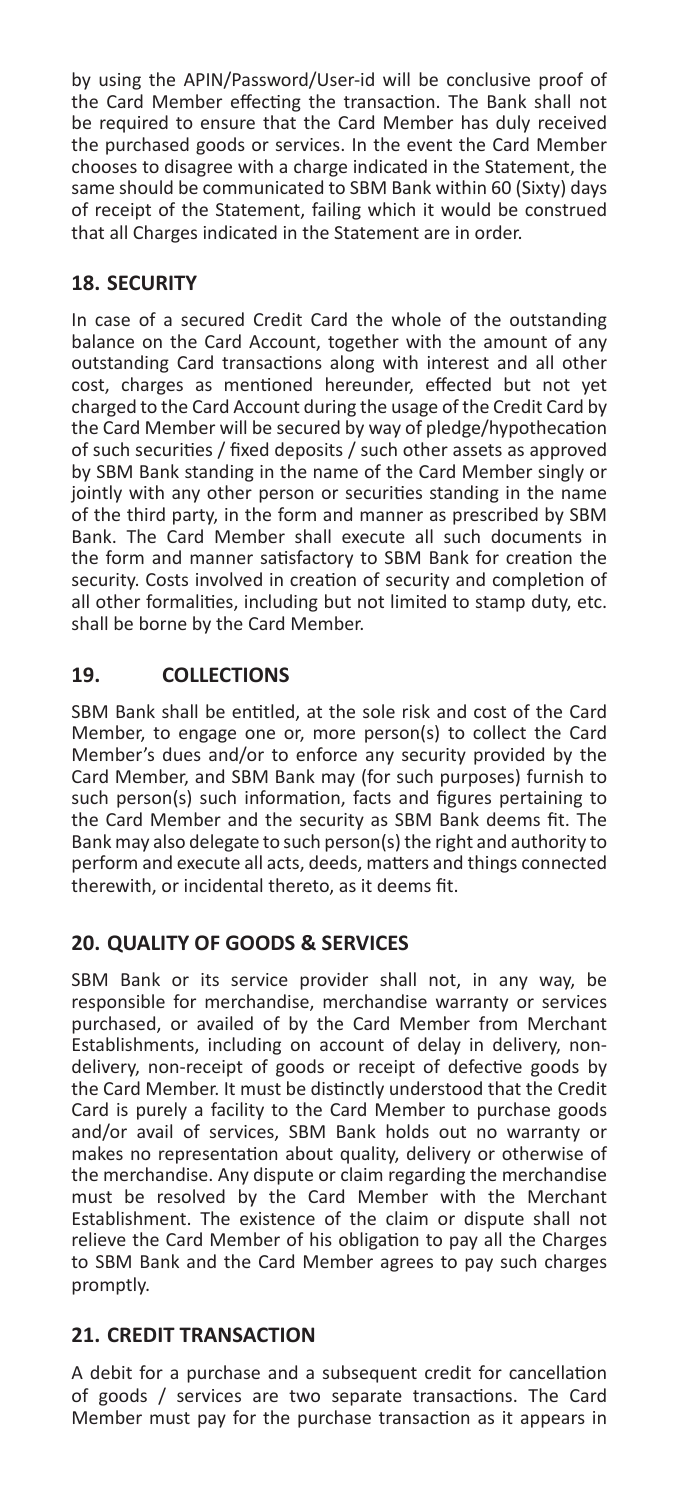the Statement to avoid any additional charges being levied. On cancellation the refund will only be credited to the Card Account (less cancellation charges) as and when received by SBM Bank. However, on successful submission of credit charge slip by the Card Member, the credit shall be posted to the Card Account. If the credit is not posted to the Card Account within a reasonable time, the Card Member must notify SBM Bank.

# **22. CHARGES MADE IN FOREIGN COUNTRIES**

The Card Member declares that the Credit Card issued to him, if used overseas shall be utilised strictly in accordance with the relevant exchange control regulations, complying to FEMA guidelines issued and amended by RBI from time to time. In the event the Card Member exceeds his entitlements as per the exchange control guidelines of RBI, the Card Member shall bring the same immediately to the notice of SBM Bank in writing. If the passport is required to be endorsed for any such charges incurred as stipulated by RBI, the onus of getting the passport endorsed shall lie entirely on the Card Member. In the event of any failure to comply with the prevailing exchange control guidelines issued by RBI by the Card Member, he shall be liable for any action under the Foreign Exchange Management Act, 1999 as amended from time to time, and be debarred from the Card facility either at the Bank's instance or by RBI. SBM Bank shall be under no liability in respect of any loss or damage arising directly or indirectly out of decline of a charge because of exceeding foreign exchange entitlements as prescribed by RBI guidelines issued from time to time, on SBM Bank becoming aware of the Card Member exceeding his entitlements. If a transaction is made in a currency other than Indian Rupees, that transaction will be converted into Indian Rupees. The conversion will take place on the date the transaction is settled with SBM Bank, which may not be the same date on which the transaction was made. If the transaction is not in US Dollars, the conversion will be made through US Dollars, by converting the charged amount into US Dollars and then by converting the US Dollar amount into Indian Rupees. Unless a specific rate is required by applicable law, the conversion rate from US Dollar to Indian Rupees will be at the rates provided by VISA, MasterCard on the settlement date, increased by a Currency Conversion Factor assessment on such transactions.

# **23. SBM BANK CREDIT CARD REWARDS**

SBM Bank shall offer Credit Card reward point schemes to Card Member/s as and when such programs are being initiated by the Bank. Card member may check Bank's website from time to time to know about such programs. Bank, however, shall intimate card members on such programs from time to time over email or SMS.

"SBM Bank Rewards Scheme" shall mean the reward scheme of SBM Bank. "SBM Bank Reward Points" shall be the reward points awarded under the SBM Bank Rewards Scheme.

"**Valid Charge**" means a charge incurred by the Card Member for purchase of goods or services on the Card and any other charge as may be included by SBM Bank from time to time for the purpose of inclusion in SBM Bank Rewards Scheme, whenever applicable.

If during the period of any such promotional scheme offered by SBM Bank or thereafter, the use of the Card is withdrawn, or cancelled, or is liable to be cancelled, or the Card Account is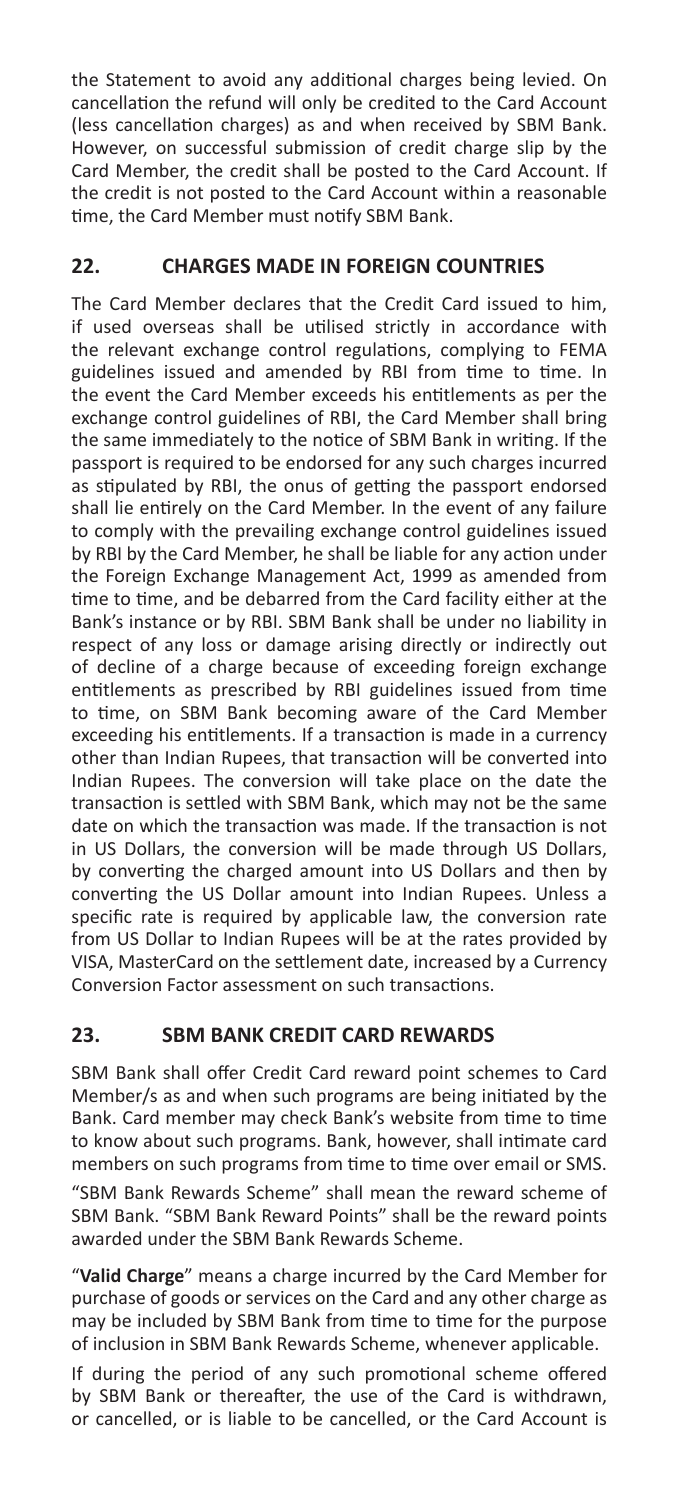termed as a delinquent account, then any offer/benefit including but not limited to gift/discounts/cash-back offered during the promotion period shall ipso facto stand immediately and automatically canceled for the Card Member.

 "Anniversary Year" means the period of twelve months from the date of issue of a Card and each twelve-month period thereafter.

# **24. DISCLOSURES**

The Card Member undertakes and authorizes SBM Bank, to exchange, share or part with all the information, data or documents relating to his/her application with banks / financial institutions /credit bureaus / agencies / regulatory authorities / statutory bodies /tax authorities /Central Information Bureaus/ such other persons as SBM Bank / its Group Companies may deem necessary or appropriate as may be required for use or processing of the said information / data by such person/s or furnishing of the processed information / data / products thereof to other banks / financial institutions / credit providers / users registered with such persons and shall not hold SBM Bank / its Group Companies liable for use of this information. In case the Card Member commits a default in payment or repayment of principal amount of any financial assistance/facilities/ financial/ credit facility or interest/charges due thereon, SBM Bank and / or the RBI will have an unqualified right to disclose or publish the details of the default and the name of the Card Member/ or its directors/partners/ supplementary Cardholders, as applicable, as defaulters in such manner and through such medium as SBM Bank or RBI in their absolute discretion may think fit. The Bank shall disclose information relating to credit history/repayment record and/or days past due status of the Card Member in terms of the Credit Information Companies (Regulation) Act, 2005 to a credit information bureau (specifically authorized by RBI) through Statements. Acceptance of an application for a Credit Card is based on no adverse reports of the Card Member's credit worthiness. SBM Bank may report to other banks or financial entities any delinquencies in the Card Account or withdrawal of the Card Member's credit facility through the Card or otherwise. Based on the receipt of adverse reports (relating to credit worthiness of the Card Member or his / her family members), the Bank may, after 15 days prior notice in writing, cancel the Credit Card, whereupon the entire outstanding balance in the Card Account as well as any further charges incurred by use of the Card, though not yet billed to the Card Account, shall be immediately payable by the Card Member. SBM Bank shall not be obliged to disclose to the Card Member the name of the bank or financial entity, from where it received or to which it disclosed information. SBM Bank/Group Companies reserve the right to retain the application forms and documents provided therewith, including photographs, and will not return the same.

# **25. DEBT ASSIGNMENT**

SBM Bank shall have the right to transfer, assign and sell in any manner, in whole or in part, the Credit Card outstanding and dues to any third party of its choice without reference or intimation to the Card Member. Notwithstanding any such sale, assignment or transfer, the Bank shall be fully empowered to proceed against the Card Member. The Card Member shall be liable for all costs and expenses on account of any such assignment, sale or transfer and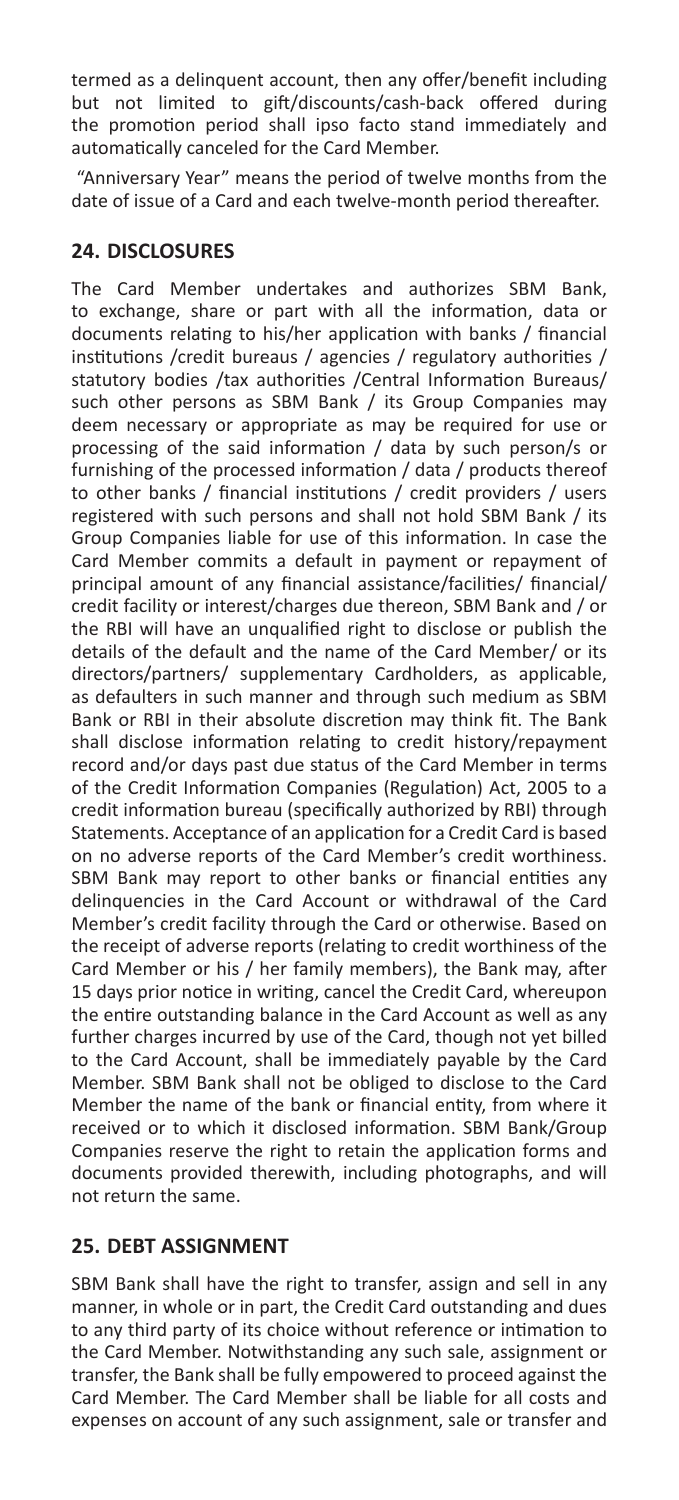recovery of outstanding and dues.

### **26. MISCELLANEOUS**

SBM Bank reserves the right to offer to the Card Members, whose accounts have been maintained in good standing as per the credit norms of the Bank, certain facilities, memberships and services at such fees and on such terms and conditions as it may deem fit. SBM Bank reserves the right to waive or reduce the fees and to withdraw such benefit at any time without prior notice and without liability to the Card Member. Any termination of membership, because of a violation of these Terms and Conditions, shall result automatically in the termination of such facilities and services. The Bank shall not be liable, in any way, to the Card Member, in case of defect or breach in the performance of carrying out such facilities, memberships or services or the nonperformance thereof, whether by the Bank, or a Merchant Establishment or any other third party. SBM Bank reserves the right to use the information provided by the Card Member on his application and during surveys, information from external sources, including consumer reports, for marketing activities carried out by the Bank / Affiliates. The Bank may use this information to develop mailing lists that may be used by companies with whom SBM Bank shall work to develop marketing offers for the Card Members. The Bank reserves the right to revise the policies, features and benefits offered on the Card from time to time and may notify the Card Member of any such revisions/changes in any manner as deemed appropriate. The Card Member will be bound by such revisions/changes unless the Card is returned to SBM Bank for cancellation before the date on which the revisions/changes are made. The details of all transactions recorded in the Card Account of the Card Member may be shared with Credit Reference Agencies, lenders and/or other agencies for the purposes of assessing further applications for credit by the Card Member and/or his family members, and for fraud prevention. In addition to the general right to set off or other right conferred by law or under any other agreement, SBM Bank may, without notice, combine or consolidate the standing balance on the Card Account with any other account(s) which the Card Member maintains with the Bank and its Group Companies, and set-off or transfer money standing to the credit of such other account(s) in or towards the satisfaction of the Card Member's liability to the Bank under his Card Account. The Card Member shall forthwith notify the Bank of any change in his name, address, contact number and email id for communication as stated in the application form for the Card. SBM Bank reserves the right to change the Card Member's address in its records if such change in address comes to the notice of SBM Bank. The responsibility shall be solely of the Card Member to ensure that SBM Bank has been informed of the correct address for communication, and SBM Bank disclaims all liability in case of an incorrect address resulting in any loss or liability for the Card Member. The Card Member shall comply with all such terms and conditions as the Bank or its Affiliates may prescribe from time to time for facilities/ services availed of by the Card Member. All such transactions effected by or through facilities for conducting remote transactions including the Internet, World Wide Web, electronic data interchange, call centers, teleservice operations (whether voice, video, data or combination thereof) or by means of electronic, computer, automated machines network or through other means of telecommunication, established by or on behalf of SBM Bank or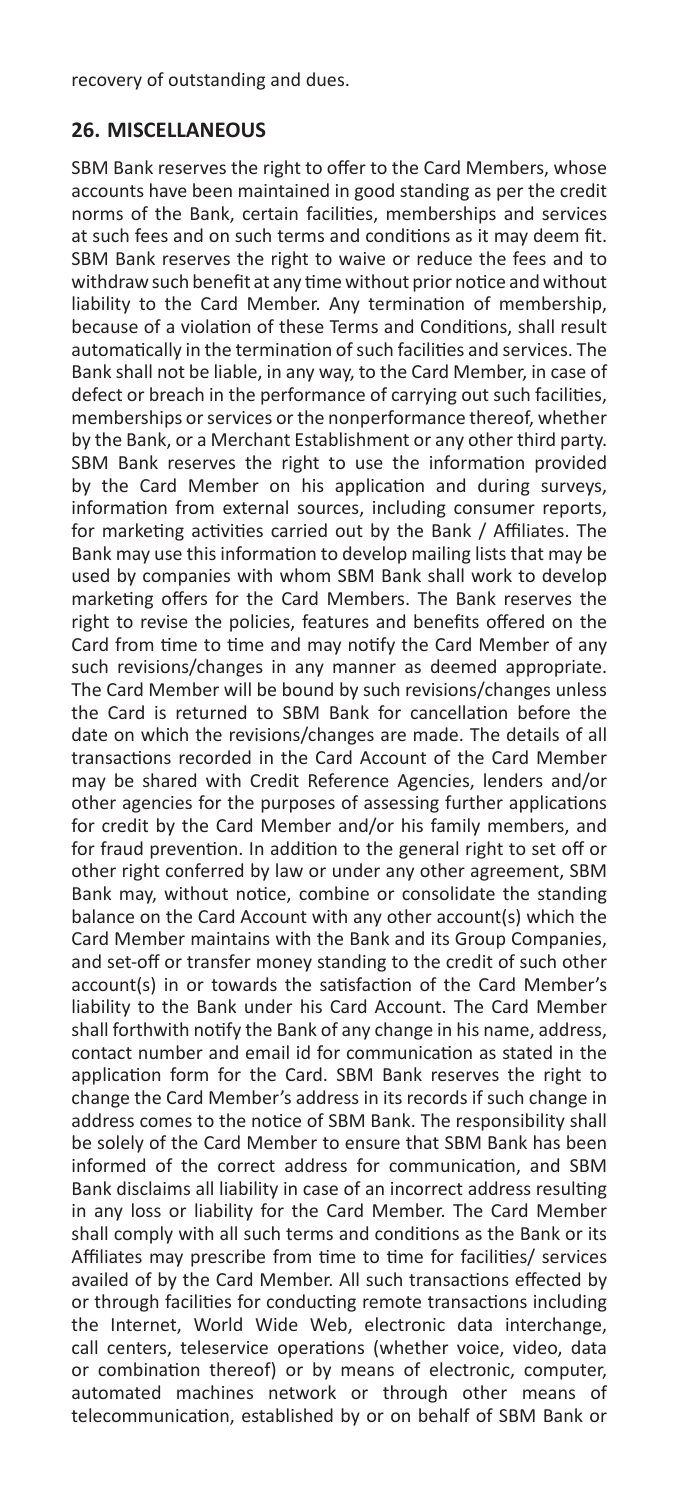its Affiliates, for and in respect of such facilities/ services offered, shall constitute legally binding and valid transactions when done in adherence to and in compliance with the terms and conditions prescribed by SBM Bank or its Affiliates for such facilities/ services, as may be prescribed from time to time.

## **27. SET-OFF**

SBM Bank and its group companies shall have the paramount right of set-off and lien, irrespective of any other lien or charge, present as well as future on the deposits of any kind and nature (including fixed deposits) held/ balances lying in any other account(s) of the Card Member maintained with SBM Bank and / or its group companies, whether in single name or joint name(s) and on any monies, securities, bonds and all other assets, documents and properties held by/ under the control of the Bank and/or its group companies (whether by way of security or otherwise pursuant to any contract entered/ to be entered into by the Card Member in any capacity) towards the satisfaction of the Card Member's liability under his Card Account. SBM Bank and/ or its group companies are entitled without any notice to the Card Member, to settle any indebtedness whatsoever owed by the Card Member to the Bank and/or its group companies, (whether actual or contingent, or whether primary or collateral, or whether joint and/or several) hereunder or under any other document/ agreement, by adjusting, setting off any deposit(s) and/or transferring monies lying to the balance of any account(s) held by the Card Member with SBM Bank and/or its group companies notwithstanding that the deposit(s)/ balances lying in such account(s) may not be expressed in the same currency as such indebtedness. SBM Bank's and its group companies' rights hereunder shall not be affected by the Card Member's bankruptcy, death or winding-up. It shall be the Card Member's sole responsibility and liability to settle all disputes/ objections with any such joint account holders.

ii. In addition to the above mentioned right or any other right which SBM Bank and its group companies may at any time be entitled whether by operation of law, contract or otherwise, SBM Bank is authorized / will be entitled: (a) to combine or consolidate at any time all or any of the accounts and liabilities of the Card Member with or to any branch of the Bank and/or its group companies; (b) to sell or otherwise dispose of any of the Card Members' securities or properties held by SBM Bank by way of public or private sale or otherwise without having to institute any judicial proceeding whatsoever and retain/appropriate from the proceeds derived there from the total amounts outstanding to SBM Bank and/or it group companies from the Card Member, including costs and expenses in connection with such sale or disposal; and (c) in case of cross currency set- off, to convert an obligation in one currency to another currency at a rate determined at the sole discretion of SBM Bank and/or its group companies.

### **28. SETTLEMENT OF DISPUTES**

All disputes are subject to the exclusive jurisdiction of the competent Courts in Mumbai only.

### **29. CHANGING THESE TERMS AND CONDITIONS**

SBM Bank shall have the absolute discretion to amend or supplement any of the Terms and Conditions, features and benefits offered on the Card including, without limitation to,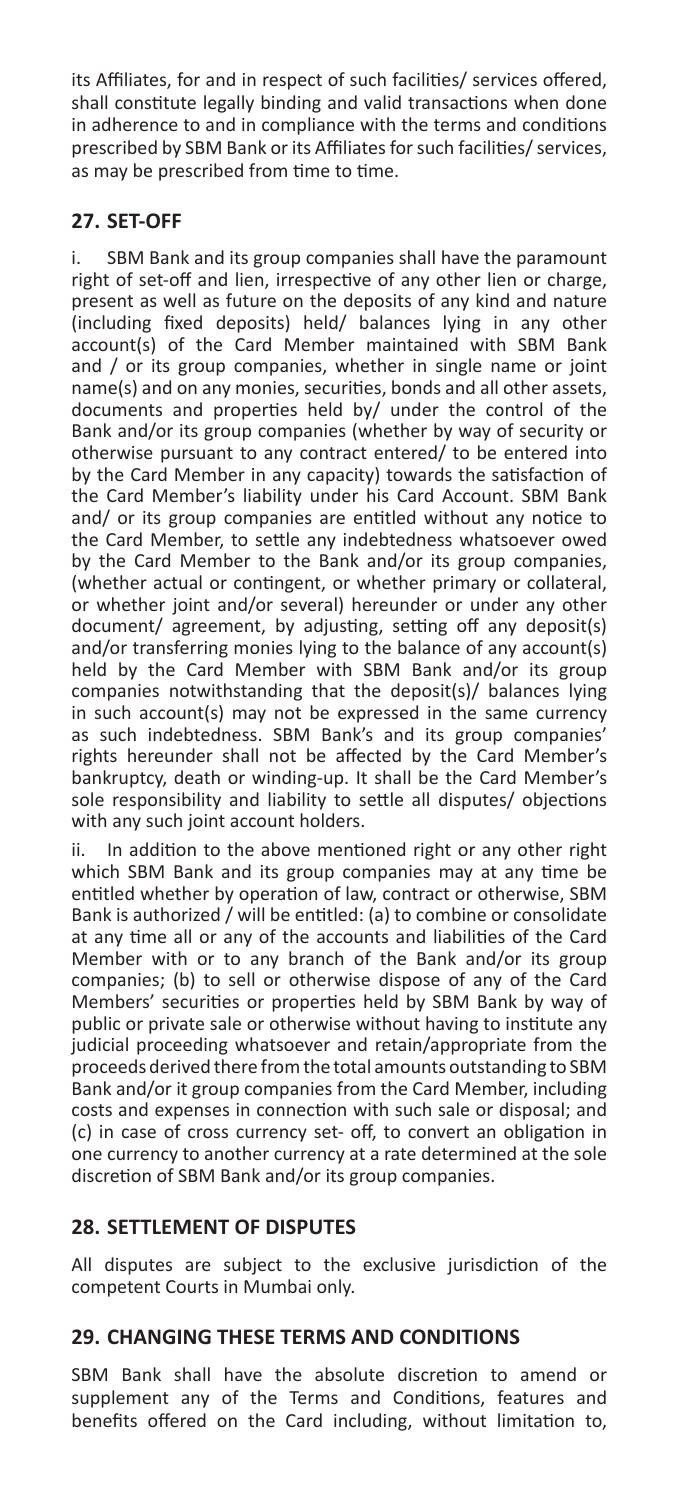changes which affect existing balances, interest charges or rates and methods of calculation at any time. The Card Member shall be liable for all charges incurred and all other obligations under these revised Terms and Conditions until all the amounts under the Card are repaid in full. SBM Bank may communicate the amended Terms by hosting the same on the Bank's website or on internet banking platform or in any other manner as decided by SBM Bank. The Card Member shall be responsible for regularly reviewing these Terms and Conditions including amendments thereto as may be posted on the internet banking and shall be deemed to have accepted the amended Terms and Conditions by continuing to use the Card. Any change in the Terms and Conditions shall be communicated to the Card Member, in the manner as aforesaid, one month prior to the date of their implementation.

### **30. NOTICES**

All notices or other communications under or in connection with these Terms and Conditions including all amounts due from the Card Member shall be given in writing to SBM Bank Limited, 101, Raheja Centre, 1st floor , Free Press Journal Marg, Nariman Point, Mumbai City, Maharashtra-400021 India, and, unless otherwise stated may be made by letter or facsimile. Any such notice or other communication will be deemed to be effective: (i) if sent by letter, when delivered personally or if dispatched by post, when recall of the letter is outside the control of the sender; and (ii) if sent by facsimile, when sent (on receipt of a confirmation to the correct facsimile number).Provided, however, that no notice or communication to SBM Bank shall be effective unless actually received and acknowledged by SBM Bank. Notices or communication may be made to: (i) the Card Member's address or facsimile number as recorded in the Bank's records and to which notices / communications are to be sent (as specified in the Application Form), and (ii) the Bank's zonal / regional / branch / office address or facsimile number (as specified in the Application Form), or to such other address or facsimile number as may be designated by the Card Member and SBM Bank in writing to each other. In the event of any failure by the Card Member to notify SBM Bank in writing of any changes in its contact address or details, service of a notice/ correspondence to the address specified in the Application Form or last given by the Card Member shall be deemed to be proper and sufficient service on the Card Member irrespective of whether or not such notice shall be returned "unserved" to SBM Bank. A notice published in the newspaper available in the area of residence or work of the Card Member shall be sufficient notice to the Card Member from the date of its publications; provided however, a notice in a newspaper shall not be effective against SBM Bank unless acknowledged by the Bank.

**Disclaimer:** "SBM Bank may, at its sole discretion, utilize the services of external service provider/s and/or agent/s and on such terms as required or necessary, in relation to its products/ services." "SBM Bank" and Bank logos are trademark and property of SBM Bank (India) Ltd. Misuse of any intellectual property, or any other content displayed herein is strictly prohibited. Terms & conditions, services and facilities, as mentioned above, may change any time without prior notice. Card holder / card member is therefore advised to check SBM Bank website from time to time to get the updates.